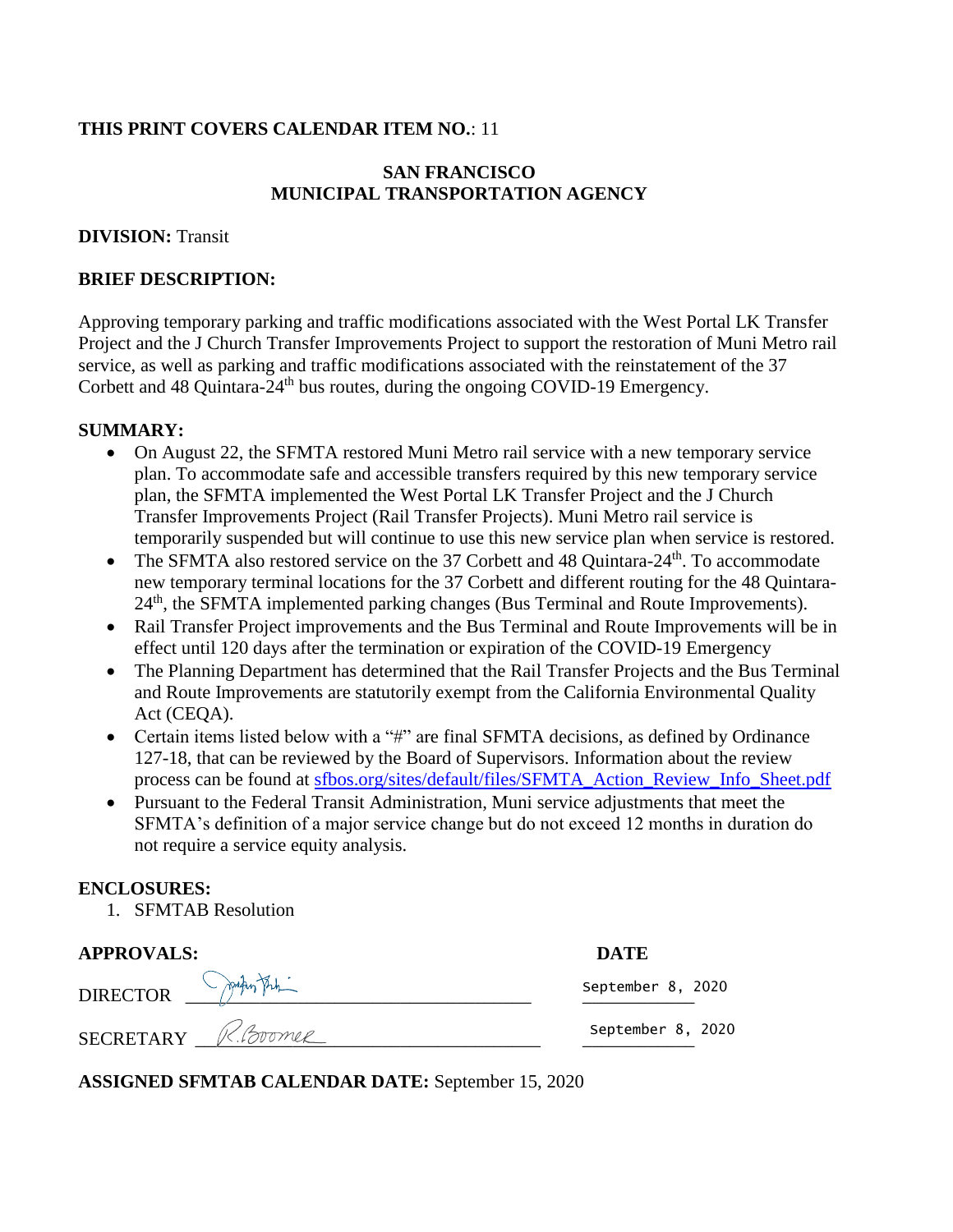# **PAGE 2.**

# **PURPOSE**

Approving temporary parking and traffic modifications associated with the West Portal LK Transfer Project and the J Church Transfer Improvements Project to support the restoration of Muni Metro rail service, as well as parking and traffic modifications associated with the reinstatement of the 37 Corbett and 48 Quintara-24<sup>th</sup> St bus routes, during the ongoing COVID-19 Emergency.

# **STRATEGIC PLAN GOALS AND TRANSIT FIRST POLICY PRINCIPLES**

The proposed project will support the following goals and objectives of the SFMTA Strategic Plan:

Goal 1: Create a safer transportation experience for everyone. Objective 1.1: Achieve Vision Zero by eliminating all traffic deaths. Objective 1.2: Improve the safety of the transit system.

Goal 2: Make transit and other sustainable modes of transportation the most attractive and preferred means of travel.

Objective 2.1: Improve transit service.

Objective 2.2: Enhance and expand use of the city's sustainable modes of transportation.

Objective 2.3: Manage congestion and parking demand to support the Transit First Policy.

Goal 3: Improve the quality of life and environment in San Francisco and the region.

Objective 3.1: Use agency programs and policies to advance San Francisco's commitment to equity.

Objective 3.2: Advance policies and decisions in support of sustainable transportation and land use principles.

Objective 3.4: Provide environmental stewardship to improve air quality, enhance resource efficiency, and address climate change.

Objective 3.5: Achieve financial stability for the agency.

This item will support the following Transit First Policy Principles:

- 1. To ensure quality of life and economic health in San Francisco, the primary objective of the transportation system must be the safe and efficient movement of people and goods.
- 2. Public transit, including taxis and vanpools, is an economically and environmentally sound alternative to transportation by individual automobiles. Within San Francisco, travel by public transit, by bicycle and on foot must be an attractive alternative to travel by private automobile.
- 3. Decisions regarding the use of limited public street and sidewalk space shall encourage the use of public rights of way by pedestrians, bicyclists, and public transit, and shall strive to reduce traffic and improve public health and safety.
- 4. Transit priority improvements, such as designated transit lanes and streets and improved signalization, shall be made to expedite the movement of public transit vehicles (including taxis and vanpools) and to improve pedestrian safety.
- 5. Bicycling shall be promoted by encouraging safe streets for riding, convenient access to transit,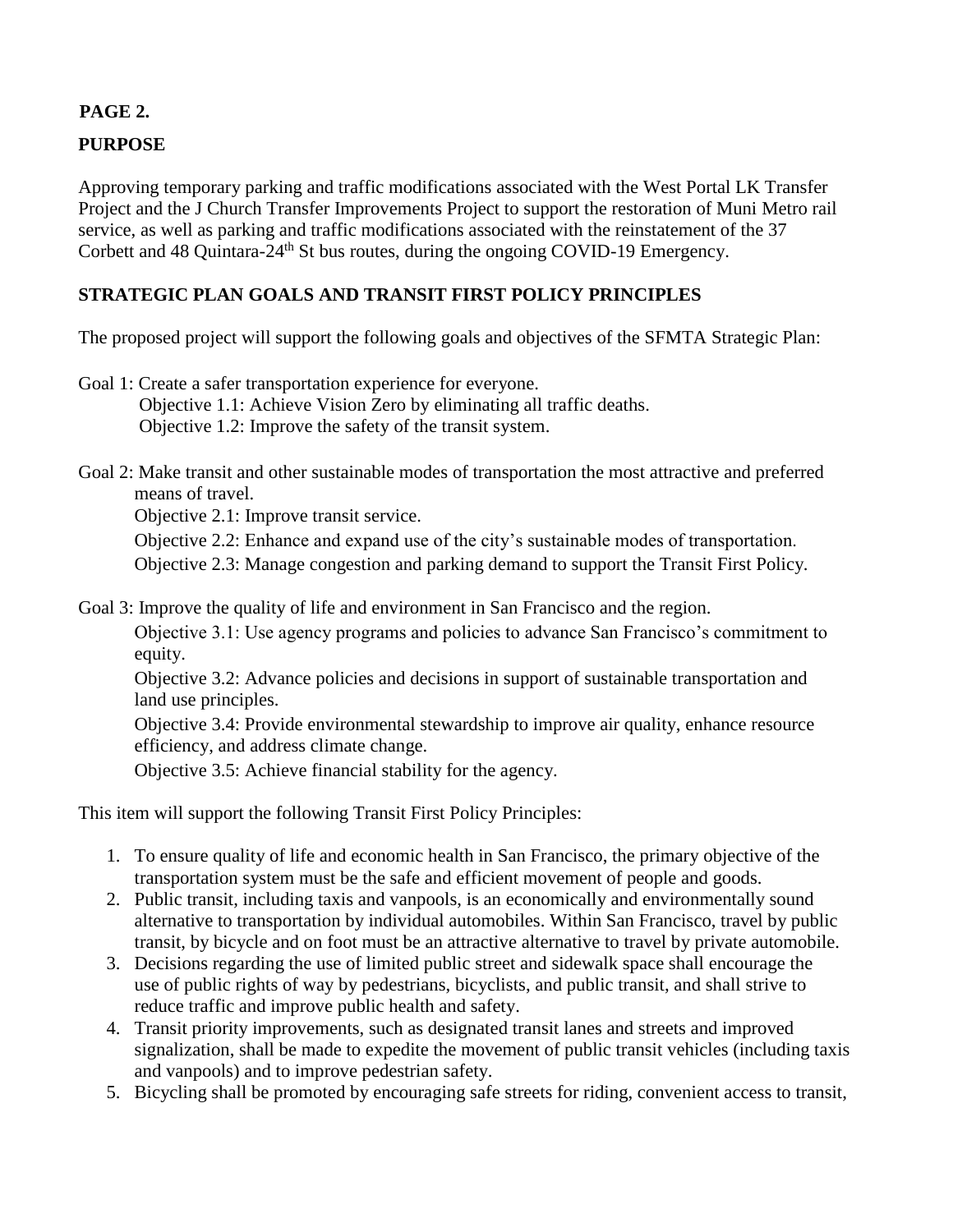## **PAGE 3.**

bicycle lanes, and secure bicycle parking.

- 6. Parking policies for areas well served by public transit shall be designed to encourage travel by public transit and alternative transportation.
- 7. New transportation investment should be allocated to meet the demand for public transit generated by new public and private commercial and residential developments.
- 8. The ability of the City and County to reduce traffic congestion depends on the adequacy of regional public transportation. The City and County shall promote the use of regional mass transit and the continued development of an integrated, reliable, regional public transportation system.

## **DESCRIPTION**

## **Background:**

On March 16, 2020, San Francisco's Health Officer issued a Public Health Order in response to the COVID-19 Emergency, requiring that residents shelter in place, with the only exception being for essential needs. This significantly impacted San Francisco's transit system and required the San Francisco Municipal Transportation Agency (SFMTA) to reduce transit service, including closing the Muni Metro light rail service to minimize risk to front-line staff and the community and redirect custodial resources to other facilities. To support San Francisco's economic recovery and free up buses that were being used to provide substitution service on the L, M, N and T Muni Metro corridors, SFMTA re-opened Muni Metro service on August 22, 2020. This enabled SFMTA to restore service on the K line as well as other bus lines that had been suspended and to expand frequency on lines that were experiencing crowding. Two of the additional bus lines added back into service (37 Corbett and 48 Quintara) needed minor parking and traffic modifications in order to function with their modified routes so that they could best serve unserved areas of San Francisco. Muni Rail Service was halted again on August 24, 2020 due to a COVID-positive case at the Transportation Management Center (TMC), where SFMTA staff oversee Muni Metro rail service, and faulty overhead wire equipment. All rail lines are now being substituted by shuttle buses.

When Muni Metro service was restored on August 22nd, the SFMTA implemented a new temporary service plan to increase capacity in the subway by readjusting which train lines enter the Market Street and Twin Peaks tunnels. A high-frequency shuttle in the subway replaced the Metro lines that were removed from the subway. Devoting the tunnels to the higher capacity routes allowed the SFMTA to use the space in the subway much more efficiently. These changes support more essential trips, physical distancing, and the city's economic recovery. Currently, Muni Metro subway service is shut down and will most likely reopen in 2021. Shuttle bus service has replaced all the rail lines except the S line. Surface rail service on the J Church and other lines may be restored sooner.

As shown in Figure 1 below, under the new rail service plan, the J Church will terminate at Market Street and riders traveling downtown will need to transfer to the T/M or S lines at Church Station or the N Judah at Duboce and Church. In addition, the L Taraval and K Ingleside lines will be combined into an interlined L/K Taraval-Ingleside line and riders on those lines will need to transfer to the T/M or S lines at West Portal Station to connect to Downtown destinations. The above service plan was implemented from August 22 to August 24, and will be in place again when Muni Metro subway service resumes. In the interim, the J Church is being served by buses, with the same terminal as shown in the map below. All other Muni Metro lines are operating their full pre-COVID alignment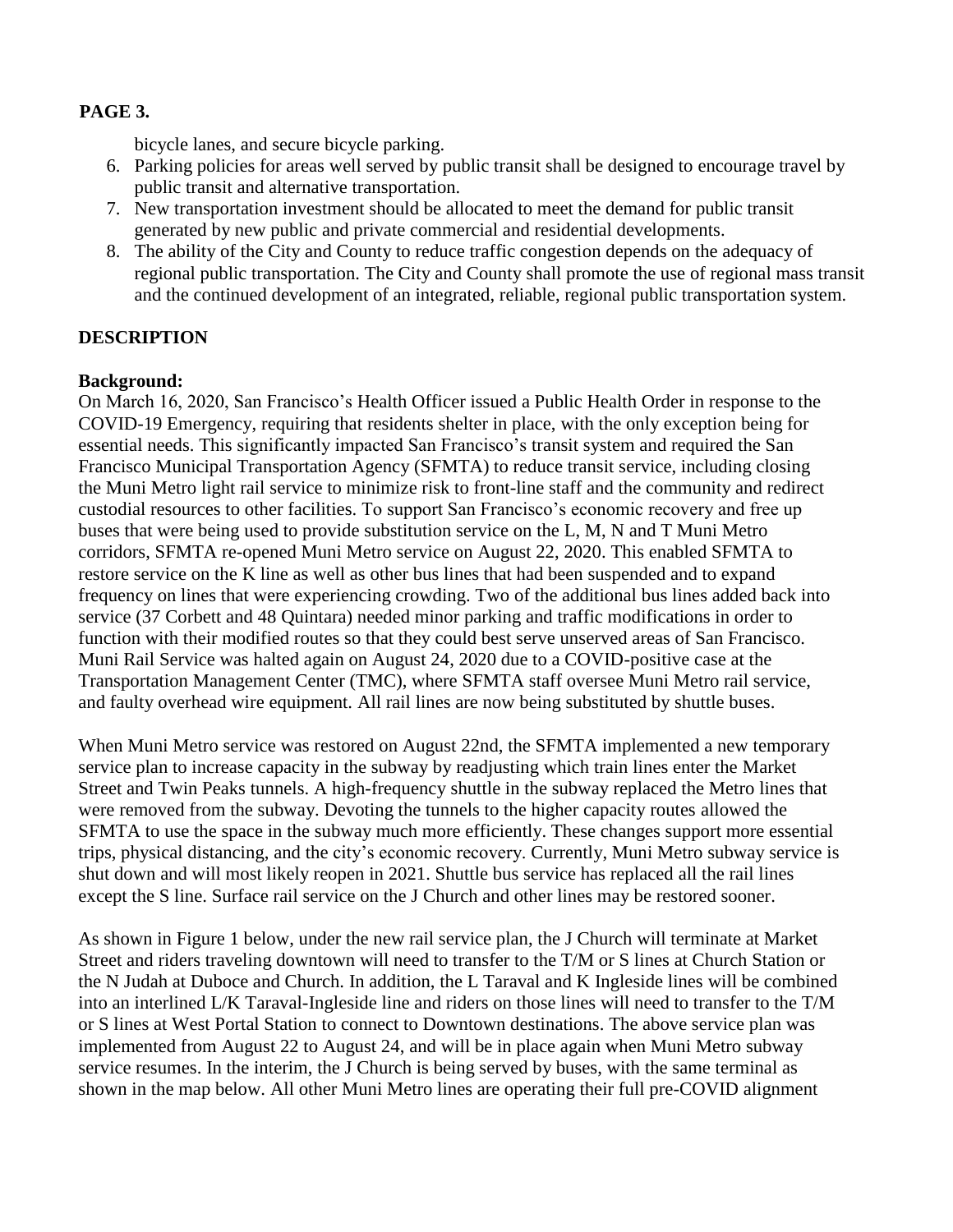# **PAGE 4.**

with bus substitution. The S Shuttle is not operating.



**Figure 1: New Temporary Muni Rail Service Plan that was in effect between August 22nd and August 24th**

In order to accommodate safe, accessible, and seamless transfers required by the new temporary service plan that went into effect on August 22, 2020, the SFMTA implemented the West Portal LK Transfer Project and the J Church Transfer Improvements Project (Rail Transfer Projects) on an emergency basis. Additional improvements that are a part of the J Church Transfer Improvements Project are planned in Fall 2020. Changes at each transfer point are further described below.

## **Church Street Transfer Improvement Project:**

The J Church is returning to service in two phases. In the current first phase, which began on August 22, 2020, service terminates at Market Street (service is currently being provided by a bus substitute). In fall, phase 2 would include extending the J Church north to Duboce Avenue. Both phases include a series of street, parking, traffic and transit passenger loading changes to accommodate the new service pattern. These changes are described in further detail below.

#### *Phase 1*

The following street and parking changes were implemented in August 2020. During this phase, the J Church is terminating at Market and Church streets. The changes included parking and traffic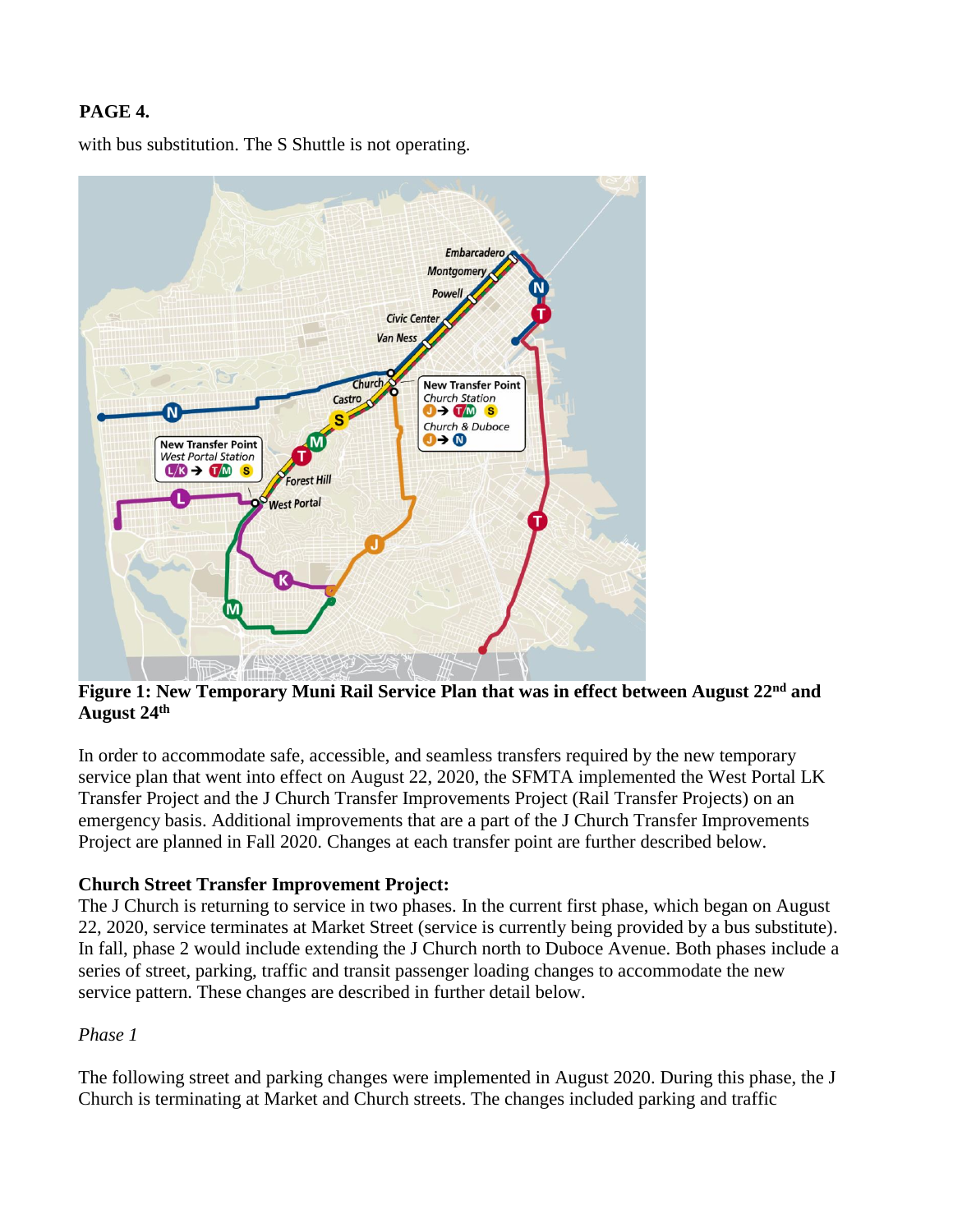# **PAGE 5.**

modifications that restrict most private vehicular traffic on Church Street between 15th and Market streets to provide a safe place for J Church riders to board and disembark as they transfer between the J line and Church Street Station. Portions of the curbside travel lanes on Church Street were converted to J Church transit stops to increase safety and support physical distancing for transferring riders. This temporary street closure was necessary for the safety and protections of persons who are using this portion of Church Street consistent with California Vehicle Code section 21101(e).

Specifically, traffic for the one block of Church Street between 15th and Market streets was restricted to Muni, paratransit, taxis, bicycles, and commercial vehicles only. Emergency vehicles and local resident and business vehicular access are maintained. This temporary street closure started on August 18, 2020 and will end within 120 days after the termination or expiration of the COVID-19 Emergency. The temporary street closure has been effectuated through a series of required right turns and left turn restrictions as follows:

- Prohibited all vehicles from making a left turn from eastbound 15th Street onto northbound Church Street.
- Prohibited vehicles from turning right from eastbound Market Street onto southbound Church Street and from westbound 15th Street onto northbound Church Street.
- Required vehicles to turn right when traveling northbound on Church Street at 15th Street and when traveling southbound on Church Street at Market and 14th streets.
- For all of the traffic restrictions above, Muni, paratransit, taxis, bicycles, commercial vehicles, emergency vehicles and local resident and business vehicular access are exempted.
- Prohibited all vehicles from making a left turn from westbound Market Street onto southbound Church Street and from southbound Church Street onto eastbound 15th Street.

Pursuant to California Vehicle Code sections 21101(e), local authorities can temporarily close a street when, in the opinion of local authorities having jurisdiction, the closing is necessary for the safety and protection of persons who are to use that portion of the street during the temporary closing. Consistent with state law, SFMTA staff have determined that temporarily closing one block of Church Street provides for the safety and protection of transit riders who use the street during the temporary closure due to the large amount of transit riders needing to cross to and from the center track lanes to the J Church trains/J Church shuttle buses and the Muni Metro entrances/Market Street rail shuttle buses on the west side of the Market/Church intersection. Further, the proposed temporary street closure also substantially improves safety for pedestrians, cyclists, and other people who also use this portion of Church Street during this period as well.

To support these traffic restrictions, temporary removable traffic barriers were installed in the southbound curb lane on Church Street just south of Market Street and in the northbound curb lane of Church Street just north of 15th Street and just south of the existing transit boarding island. Permitted vehicles can access and exit this block of Church Street from a northbound direction via the Muni track lane. Approximately five feet of clear space has been maintained along both sides of the street in the curb lanes for bicycles to travel without the need to enter the Muni track lane.

On the west side of Church Street, from Market Street to approximately 200 feet southerly, the SFMTA removed parking to create a temporary pedestrian safety zone to reduce the crossing distance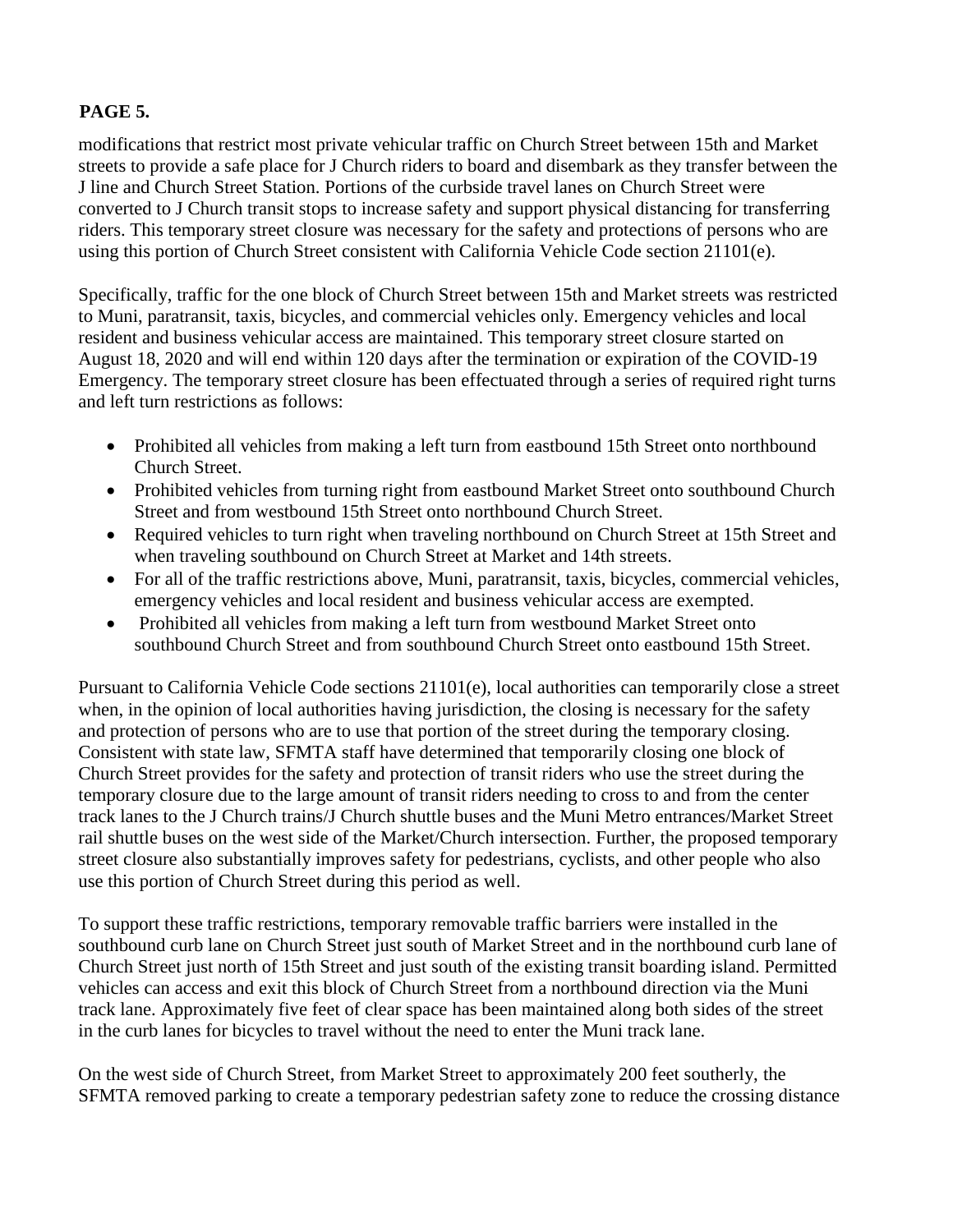### **PAGE 6.**

for riders transferring from the J Church to Church Street Station/Market Street rail shuttle buses. This space also facilitates future installation of a J Church passenger loading area and a temporary accessible boarding ramp in phase 2 of the project. The southbound curbside travel lane was closed for the first 200 feet south of Market Street as well and was incorporated into this pedestrian safety zone. The rest of the southbound curb lane is open for commercial vehicles and local access. The SFMTA is evaluating using some of the closed curb lane spaces on both sides of the street for use as a Shared Space that would allow outdoor dining or other retail to support local businesses that are impacted by COVID-19. If pursued, this would go through the Shared Space approval process, which has its own existing environmental clearance (Planning Case No. 2020-005496ENV)

In the northbound direction, a J Church passenger loading zone was established in the existing curb lane, adjacent to the existing boarding island and wheelchair accessible stop. The purpose of this passenger loading zone is to provide additional physical distancing space for people boarding and getting off the J Church train/J Church shuttle buses. South of this passenger loading zone, the curb lane is still open to commercial vehicles and other permitted vehicles.

New 30-minute commercial loading zones were created on both sides of the street to facilitate local commercial loading at all remaining parking spaces on the block. Finally, three new 15-minute green zones or green meters were installed on 15th Street and on Market Street at the corners nearest to Church Street to provide a short-term parking option for people visiting Church Street businesses. These green meter and zone spaces are in effect from 9 AM to 6 PM, Monday through Saturday.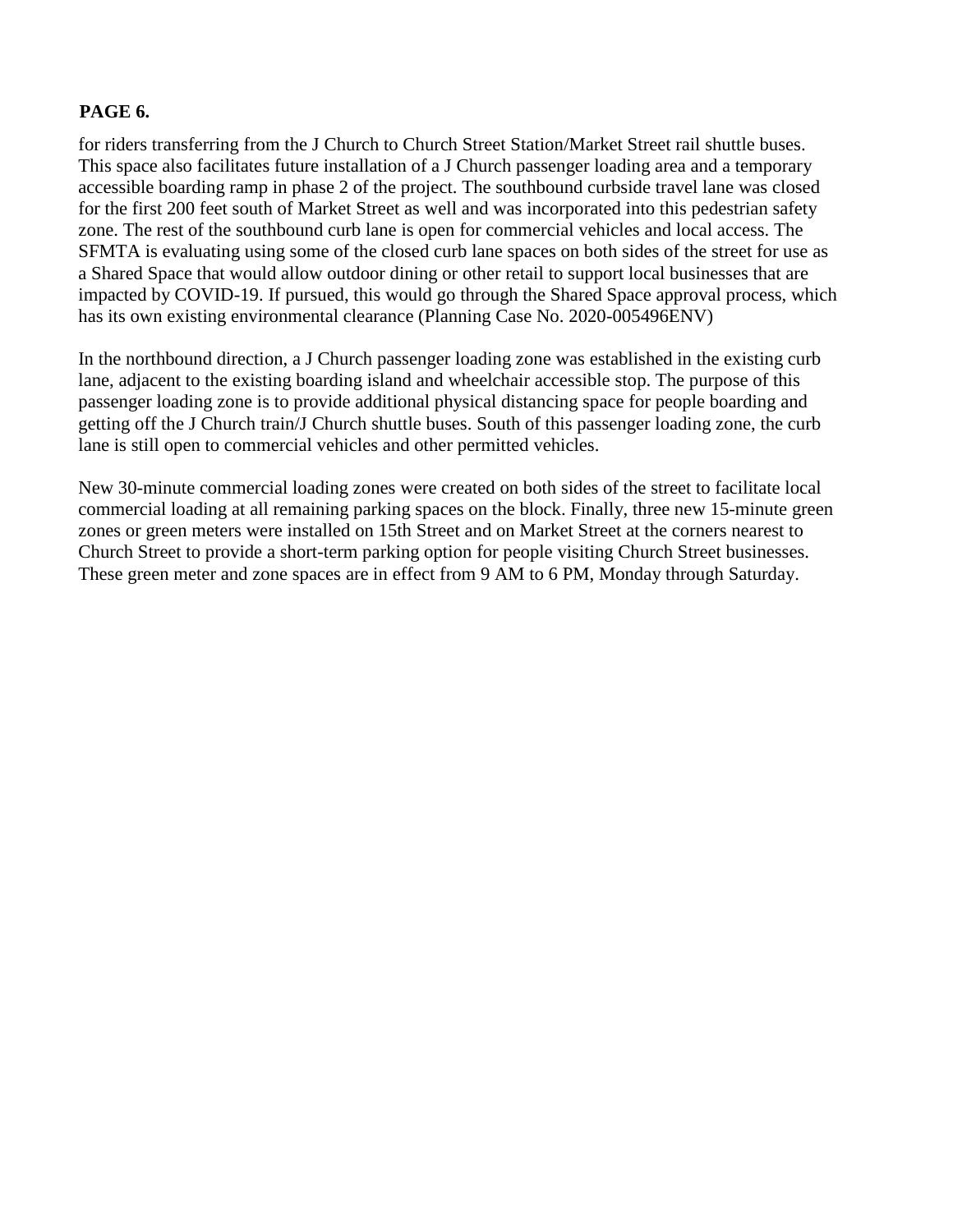# **PAGE 7.**

![](_page_6_Figure_1.jpeg)

**Figure 2. J Church Transfer Improvements Phase 1 (began August 2020; trains currently being substituted by buses)**

#### *Phase 2*

## *Church Street - Market Street to Duboce Avenue:*

The following traffic and parking changes are proposed on or around Church Street between Duboce Avenue and 14th Street in association with the Fall 2020 J Church Muni rail/shuttle bus service change, when the J Church would terminate on Church Street at Duboce Avenue.

To provide a direct transfer to the N Judah for J Church riders, a new inbound temporary accessible boarding island would be constructed on Church Street in the northbound direction south of Duboce Avenue. The accessible boarding island would be built on top of the existing northbound center lane transit island just south of Duboce Avenue.

In addition, there would be some minor parking and traffic modifications on the west side of this block of Church street in order to facilitate the train turnback movements via an existing track switch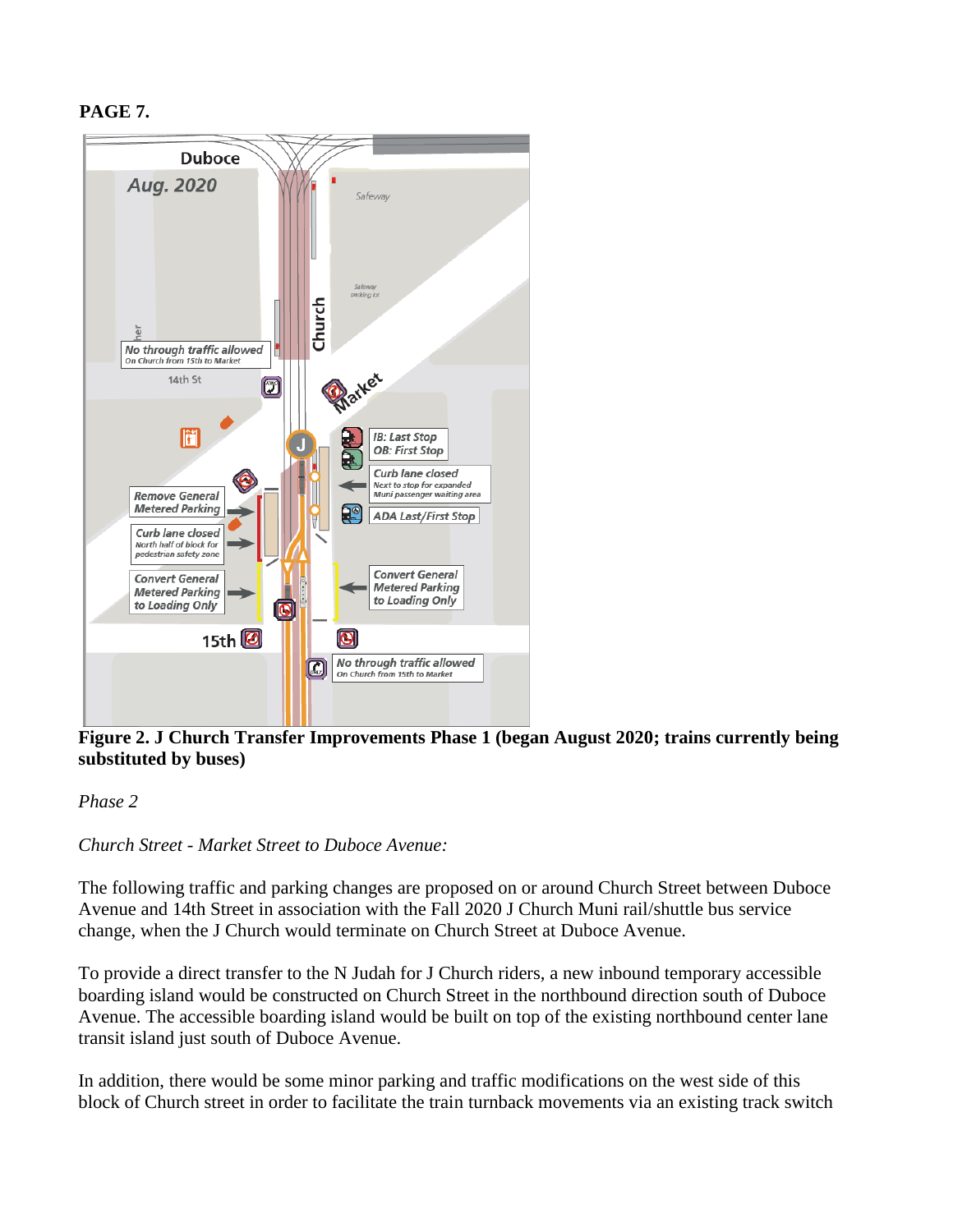# **PAGE 8.**

located approximately at the northernmost Safeway entrance. For Phase 2, the following parking and traffic changes will occur:

 Shorten and shift farther north an existing commercial loading zone on the west side of Church Street midblock in order to allow space for LRVs to turn back for southbound travel

*Church Street - 15th Street to Market Street:*

The following street and parking changes are proposed on or around Church Street between Market and 15th streets in association with the Fall 2020 J Church Muni rail/shuttle bus service change.

To provide a more direct connection to Church Street Station, a new outbound transit stop and temporary accessible boarding island would be constructed on Church Street in the southbound direction south of Market Street. All other traffic circulation on this block of Church Street would remain the same as described in Phase 1, although SFMTA may elect to reopen the block to all northbound traffic if it is determined that there is enough space for passengers to safely board and get off the train at the inbound stop at Church and Market streets and if this does not conflict with any plans for Shared Space outdoor dining zones in the curb lane.

![](_page_7_Figure_6.jpeg)

**Figure 3. J Church Transfer Improvements Phase 2 (Fall 2020)**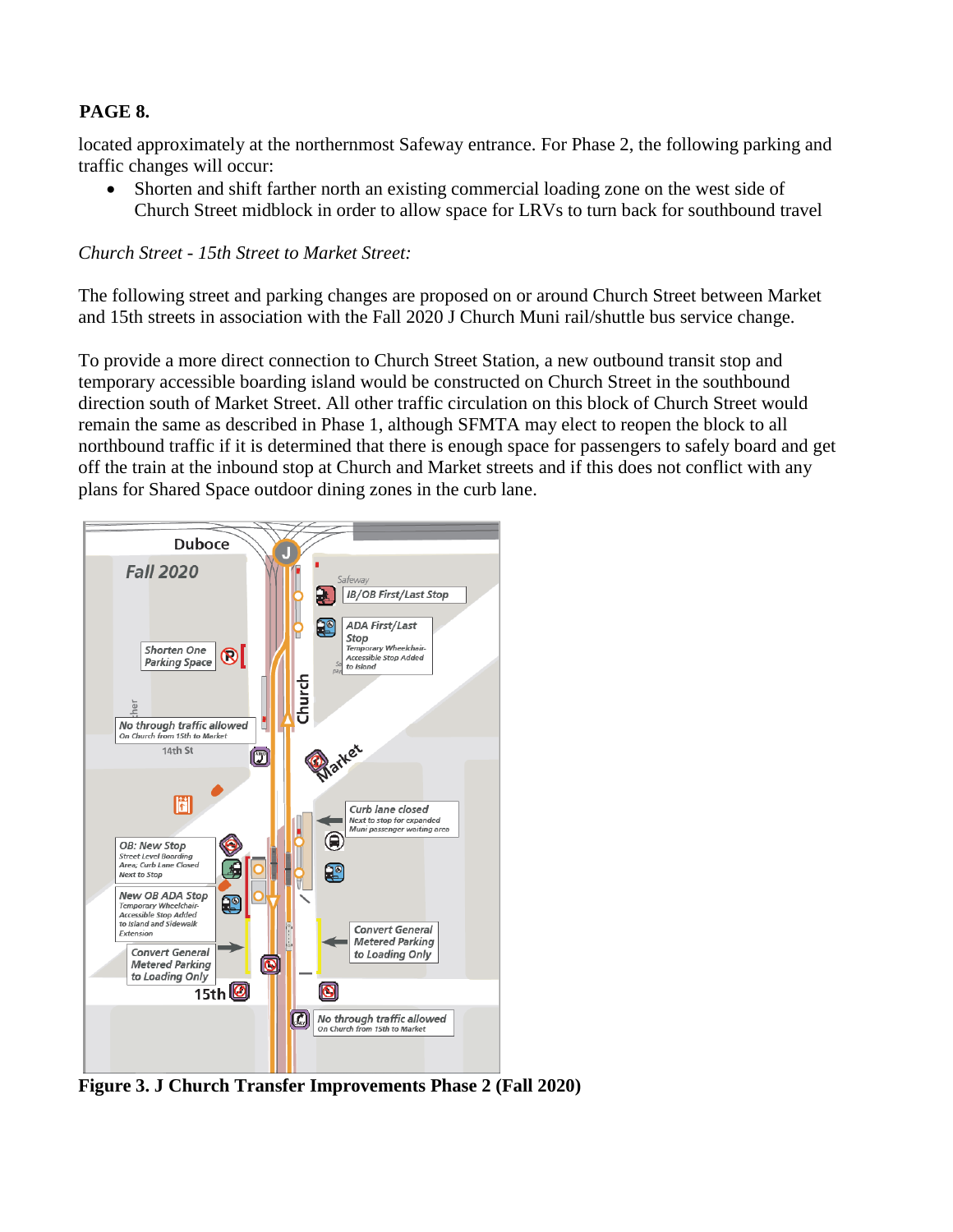# **PAGE 9.**

### **West Portal LK Transfer Project:**

Several changes were implemented near West Portal Station as shown in Figure 4. Temporary accessible boarding ramps were installed on the north and south sides of Ulloa Street between West Portal Avenue and Wawona Street for two new L/K stops. To make room for these ramps as well as room for able-bodied L/K passengers to board, several parking and traffic changes were implemented.

On the south side of Ulloa Street:

- The inbound 48 Quintara-24th Street/L-Owl bus stop and 48 Quintara-24th Street terminal were relocated west, towards Wawona Street. A second spillover terminal space was installed on the north side of Vicente Street at West Portal Avenue, which removed two metered parking spaces.
- Two parking spaces, which were tow-away zones during AM and PM peak hours, were removed.
- A part-time passenger loading zone was removed.
- The space vacated by the inbound 48 stop in the southeast corner of Ulloa Street was replaced with a passenger loading zone.

On the north side of Ulloa Street:

- The outbound L-Owl bus stop on Ulloa Street at Lenox was shifted west to the northeast corner of Ulloa Street at Wawona Street. This location would also be used by the 48 Quintara-24th Street when service west of West Portal Station is restored.
- The West Portal Library's white zone was relocated to Lenox Way, where a green zone was previously, and the green zone was shifted slightly north.

In addition, existing AM Peak no left turn restrictions on Lenox Way southbound at Ulloa Street were extended to all times of day. In addition, painted safety zones and other striping were installed on Ulloa Street to help designate L/K street-level passenger boarding/alighting areas. Finally, multiple locations were considered for the L Construction Shuttle stop and terminal. While not expected to be used, this item also seeks approval to install a stop and terminal in the northwest corner of Ulloa Street at Wawona Street as an alternate location. If needed, this location would remove two parking spaces. Please note that the accessible ramps are not being used at this time since the L and K routes are being operated using temporary shuttle buses (the L bus is running from Embarcadero to SF Zoo and the K bus is running from Embarcadero to Balboa Park via Ocean Avenue).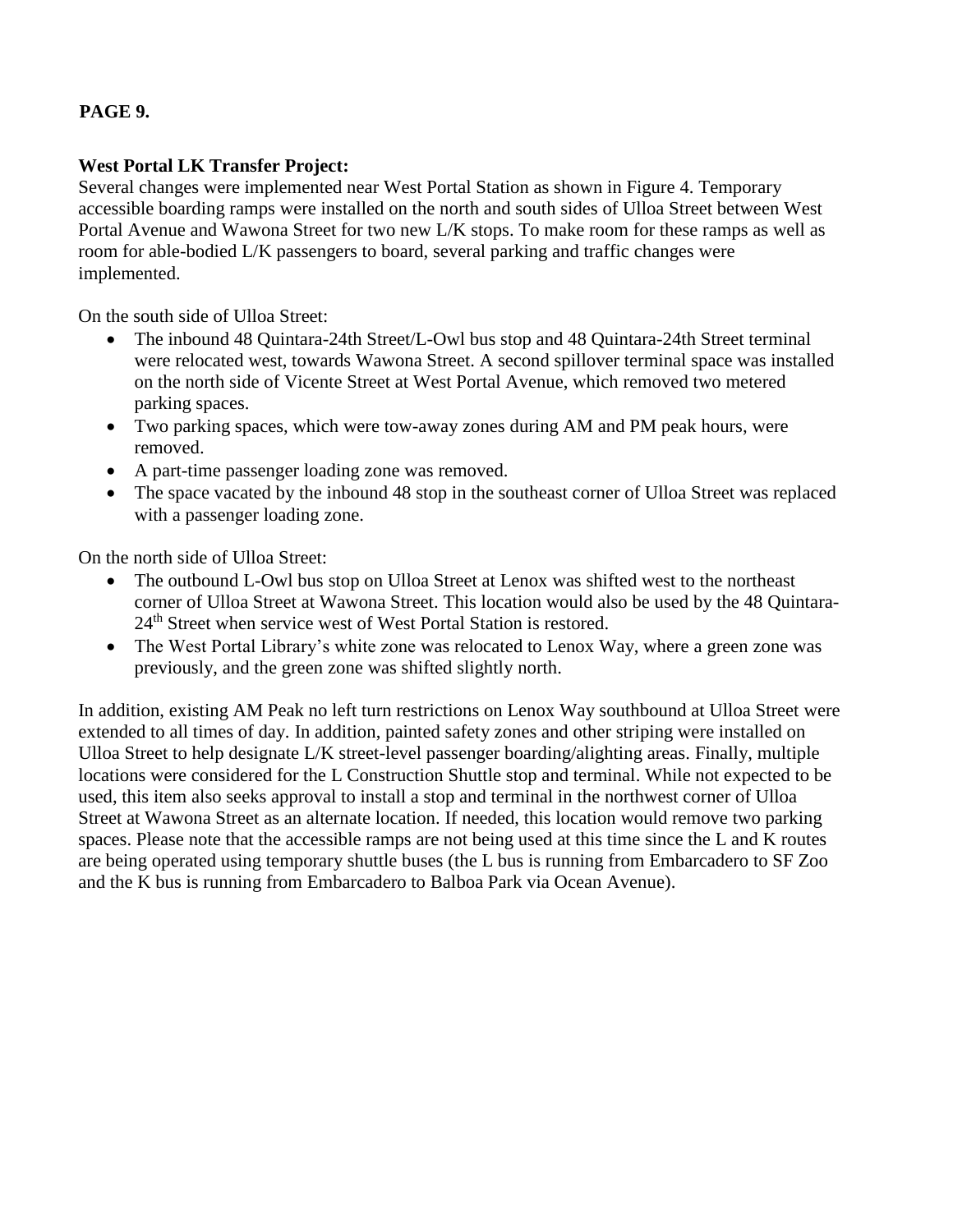### **PAGE 10.**

![](_page_9_Figure_1.jpeg)

## **Figure 4. West Portal LK Transfer Project Changes**

#### **Proposed Project Parking and Traffic Modifications:**

The Church Street Phase 1 and West Portal transfer improvements were installed after they were initially approved as an emergency measure by the City Traffic Engineer, after consideration by the COVID-19 TASC group, pursuant to Transportation Code Section 201(a)(5) which allows for the installation and removal of traffic control devices "for the purpose of controlling parking or traffic during emergencies, special conditions or events, construction work, short-term testing, or when necessary for the protection of public health and safety." SFMTA staff are seeking approval from the SFMTA Board of Directors for the emergency improvements as well as for Church Street Phase 2 improvements that are planned for implementation later this Fall 2020. The approvals and actions would be limited in duration and expire 120 days following the expiration or termination of the COVID-19 Emergency, unless the SFMTA Board takes action prior to their expiration. SFMTA staff will also return to the SFMTA Board prior to the 120-day expiration period and present findings from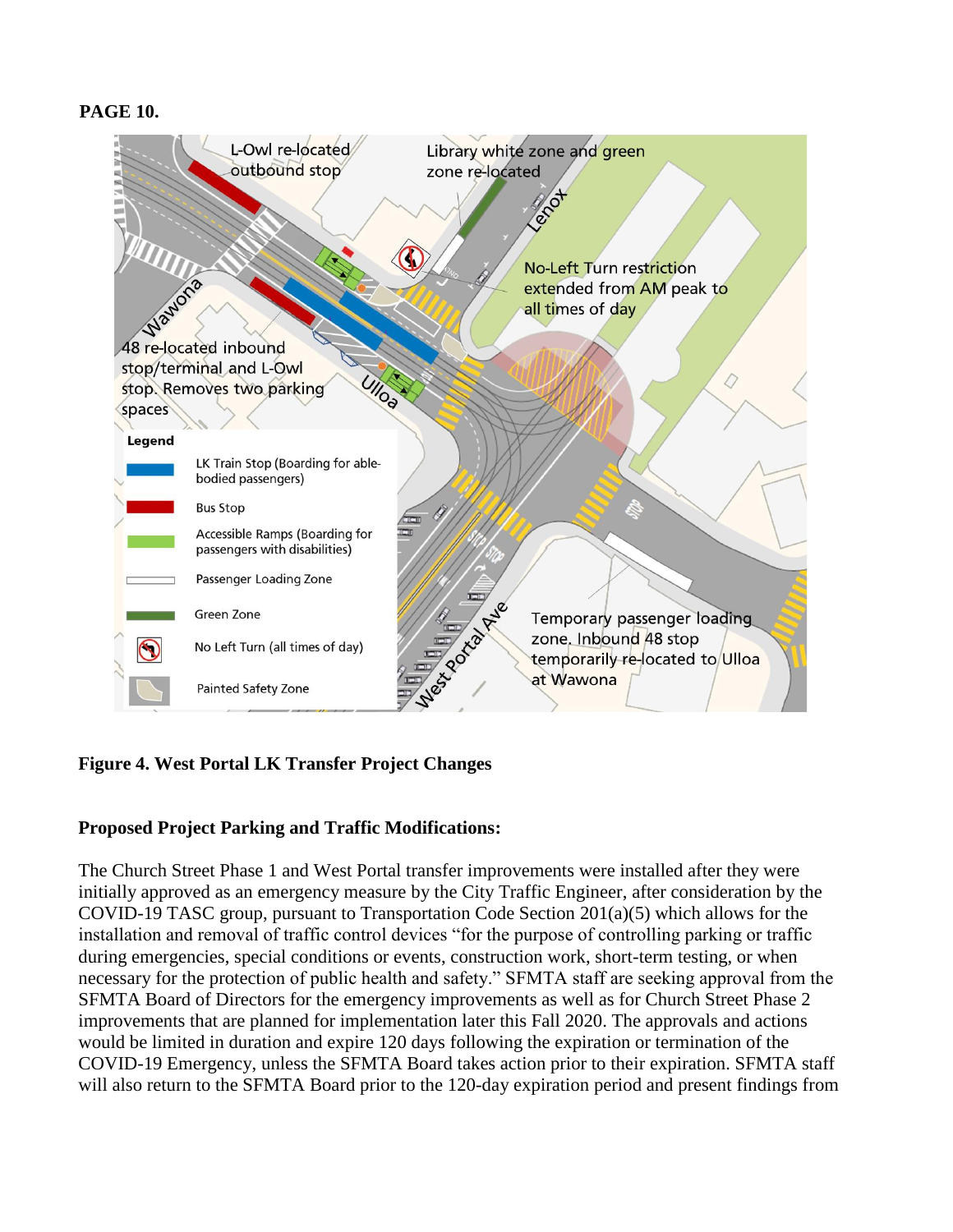# **PAGE 11.**

project evaluation and outreach in order for the SFMTA Board to make an informed decision on whether the traffic and parking modifications should be made permanent.

Specifically, SFMTA staff proposes that the SFMTA Board approve the following temporary parking and traffic modifications associated with the West Portal LK Transfer Project and the J Church Transfer Improvements Project to support the restoration of Muni Metro rail service during the ongoing COVID-19 Emergency:

## **J Church Transfer Improvements**

## *Phase 1*

- A. TEMPORARY ROAD CLOSURE EXCEPT FOR MUNI, PARATRANSIT, TAXIS, BICYCLES, AND COMMERCIAL VEHICLES – Church Street, northbound and southbound, from Market Street to 15th Street (local and emergency access to be maintained)
- B. ESTABLISH TOW AWAY NO STOPPING ANY TIME and ESTABLISH BUS ZONE - Church Street, west side, from Market Street to 199 feet southerly (accessible loading ramp); Church Street, east side, from Duboce to 185 feet southerly (existing transit island where new temporary accessible boarding ramp will be built)
- C. ESTABLISH 30 MINUTE COMMERICAL LOADING AT ALL TIMES Church Street, east side, from 15th Street to 188 feet northerly; Church Street, west side, from 15th Street to 163 feet northerly #
- D. ESTABLISH RIGHT TURN ONLY EXCEPT MUNI, PARATRANSIT, TAXIS, BICYCLES, AND COMMERCIAL VEHICLES – Northbound Church Street at 15th Street (local access and emergency access to be maintained); Southbound Church Street at Market Street (local access and emergency access to be maintained)
- E. ESTABLISH NO RIGHT TURN EXCEPT MUNI, PARATRANSIT, TAXIS, BICYCLES, AND COMMERCIAL VEHICLES – Eastbound Market Street at Church Street (local access and emergency access to be maintained); Westbound 15th Street at Church Street (local access and emergency access to be maintained)
- F. ESTABLISH NO LEFT TURN EXCEPT MUNI, PARATRANSIT, TAXIS, BICYCLES, AND COMMERCIAL VEHICLES – Eastbound 15th Street at Church Street (local access and emergency access to be maintained)
- G. ESTABLISH NO LEFT TURN Westbound Market Street at Church Street; Southbound Church Street at 15th Street
- H. ESTABLISH GREEN ZONE, 9AM TO 6PM, MONDAY THROUGH SATURDAY 15th Street, north side, from Church Street to 20 feet westerly#; 15th Street, south side, from 10 feet to 30 feet east of Church Street #
- I. ESTABLISH– GREEN METERS, 15-MINUTE TIME LIMIT, 9AM TO 6PM, MONDAY THROUGH SATURDAY – Market Street, south side, from 131 feet to 149 feet west of Church Street (metered space #2119) #

## *Phase 2*

- J. ESTABLISH TOW AWAY NO STOPPING ANY TIME Church Street, west side, from 225 feet to 265 feet north of 14th Street
- K. ESTABLISH COMMERICAL LOADING 8 AM to 11 AM, MONDAY TO SATURDAY –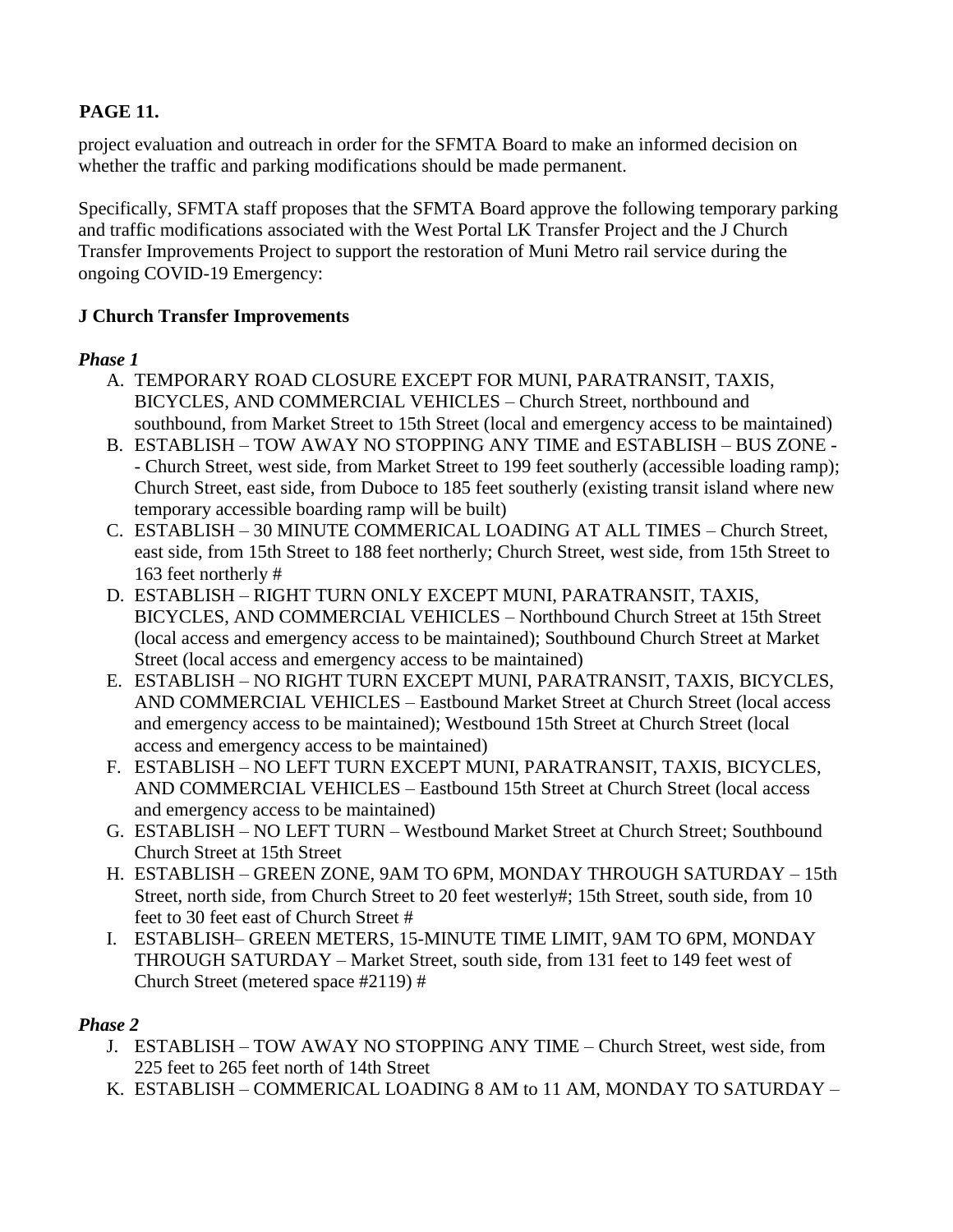## **PAGE 12.**

Church Street, west side, from 301 feet to 334 feet north of 14th Street (relocates the existing zone northerly) #

## **West Portal LK Transfer Project**

- L. RESCIND BUS ZONE Ulloa Street, south side, from West Portal Avenue to 75' easterly
- M. ESTABLISH TOW-AWAY NO STOPPING ANYTIME Ulloa Street, south side, from West Portal Avenue to 20' easterly (for a fire lane)
- N. ESTABLISH WHITE ZONE 7 AM 7 PM, MONDAY THROUGH SATURDAY Ulloa Street, south side, from 20' to 75' east of West Portal Avenue
- O. ESTABLISH BUS ZONE Ulloa Street, south side, from West Portal Avenue to Wawona Street (removes part-time white zone/bus zone and 2 part-time parking spaces; creates a temporary accessible boarding ramp); Ulloa Street, north side, from Lenox Way to Wawona Street (accessible boarding ramp); Vicente Street, north side, from 21' to 40' west of West Portal Avenue (removes two parking spaces); Ulloa Street, north side, from 10' to 55' west of Wawona Street (removes two parking spaces)
- P. ESTABLISH WHITE ZONE Lenox Way, west side, from 20 to 45' north of Ulloa Avenue (replaces green zone)
- Q. ESTABLISH GREEN ZONE Lenox Way, west side, from 45' to 90' north of Ulloa Avenue (shifts green zone northerly)#
- R. ESTABLISH NO LEFT TURN Lenox Way, southbound at Ulloa Avenue (changes restriction from AM peak only to full time)

## **Construction and Evaluation:**

Construction of the West Portal and Church Street Phase 1 rail transfer improvements were carried out by SFMTA Field Operations staff and City contractors in August 2020. Construction of Church Street Phase 2 improvements is anticipated later this Fall 2020. Evaluation will occur over the period of the COVID-19 Emergency and for a period up to 120 days after the conclusion of the emergency. During this time, SFMTA staff will conduct thorough and transparent evaluations, including soliciting stakeholder feedback, measuring health and safety benefits, economic health, equity, neighborhood impacts, traffic safety, impacts to other road users, and transit performance. Results from the evaluations will be publicized on the SFMTA website and SFMTA will report to the SFMTA Board of Directors within 120 days after the conclusion of the COVID-19 Emergency, including evaluation findings and recommendations regarding the approved parking and traffic modifications.

# **TRAFFIC AND PARKING MODIFICATIONS FOR BUS CHANGES**

On August 22, 2020, the SFMTA also restored service on the 37 Corbett and 48 Quintara-24<sup>th</sup> bus routes, which had been suspended during the prior phases of the COVID-19 Core Service Plan. The SFMTA's revenues have fallen while costs of providing service have dramatically increased, largely due to new physical distancing and cleaning requirements. As a result, these routes were modified from their pre-COVID-19 alignment to conserve resources. To accommodate new temporary bus terminal locations for the 37 Corbett and routing changes for the 48 Quintara-24th, the SFMTA implemented terminal and route improvements (Bus Terminal and Route Improvements). Pursuant to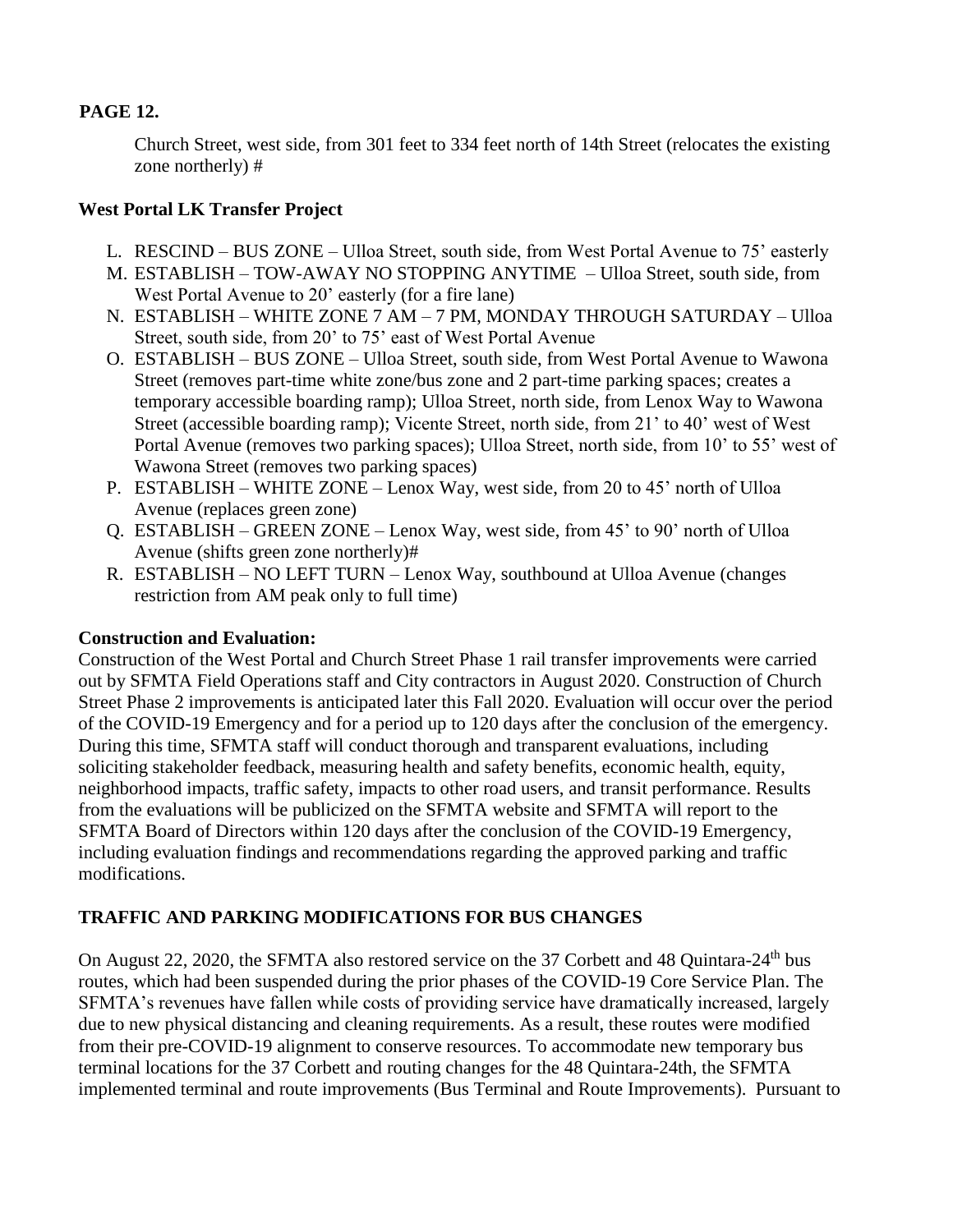## **PAGE 13.**

FTA Circular 4702.1B, Muni service adjustments that meet the SFMTA's definition of a major service change but do not exceed 12 months in duration do not require a service equity analysis. Should the transit service changes as described in this calendar item extend beyond 12 months, an equity analysis will be conducted, including a public comment process, and the changes will be brought before the MTA Board of Directors for approval.

The Bus Terminal and Route Improvements were installed after they were initially approved as an emergency measure through the City Traffic Engineer, pursuant to Transportation Code Section 201(a)(5) which allows for the installation and removal of traffic control devices "for the purpose of controlling parking or traffic during emergencies, special conditions or events, construction work, short-term testing, or when necessary for the protection of public health and safety." SFMTA staff are seeking approval from the SFMTA Board of Directors for the emergency improvements. The approvals and actions would be limited in duration and expire 120 days following the expiration or termination of the COVID-19 Emergency, unless the SFMTA Board takes action prior to the expiration.

Specifically, SFMTA staff proposes that the SFMTA Board approve the following temporary parking and traffic modifications associated with the restoration of service on the 37 Corbett and 48-Quintara-24th with modified routing during the ongoing COVID-19 Emergency:

- S. ESTABLISH BUS ZONE Parkridge Drive, west side, 40 feet to 100 feet north of Burnett Avenue; 11th Street, east side, 57 feet to 224 feet south of Market Street.
- T. ESTABLISH RIGHT TURN ONLY EXCEPT MUNI –11th Street, northbound, at Market Street.
- U. ESTABLISH RED ZONE Diamond Street, east side, from Clipper Street to 10 feet northerly (removes one non-metered parking space); Diamond Street, west side, from Clipper Street to 5 feet northerly; Clipper Street, north side, from Diamond Street to 20 feet westerly (extend existing red zone by 10' to the west; removes one non-metered parking space); Clipper Street, south side, from Diamond Street to 10 feet westerly  $($ removes one non-metered parking space);  $24<sup>th</sup>$  Street, south side, from Diamond Street to 17 feet easterly (removes one non-metered parking space)

## **STAKEHOLDER ENGAGEMENT**

Given the COVID-19 emergency, SFMTA staff have had to develop additional outreach methods to engage with the public. As the Rail Transfer Projects and the Bus Terminal and Route Improvements are temporary in nature, the majority of stakeholder engagement will happen after implementation, which will allow people to experience the impacts before providing feedback about the changes. The SFMTA will employ a suite of new or updated engagement options such as text messages, online surveys, instant polls, online meetings, website updates, online advertising, and other measures during our evaluation process to ensure we're reaching a broad audience, but in particular, prioritizing outreach to those communities with harder to reach populations. Additional public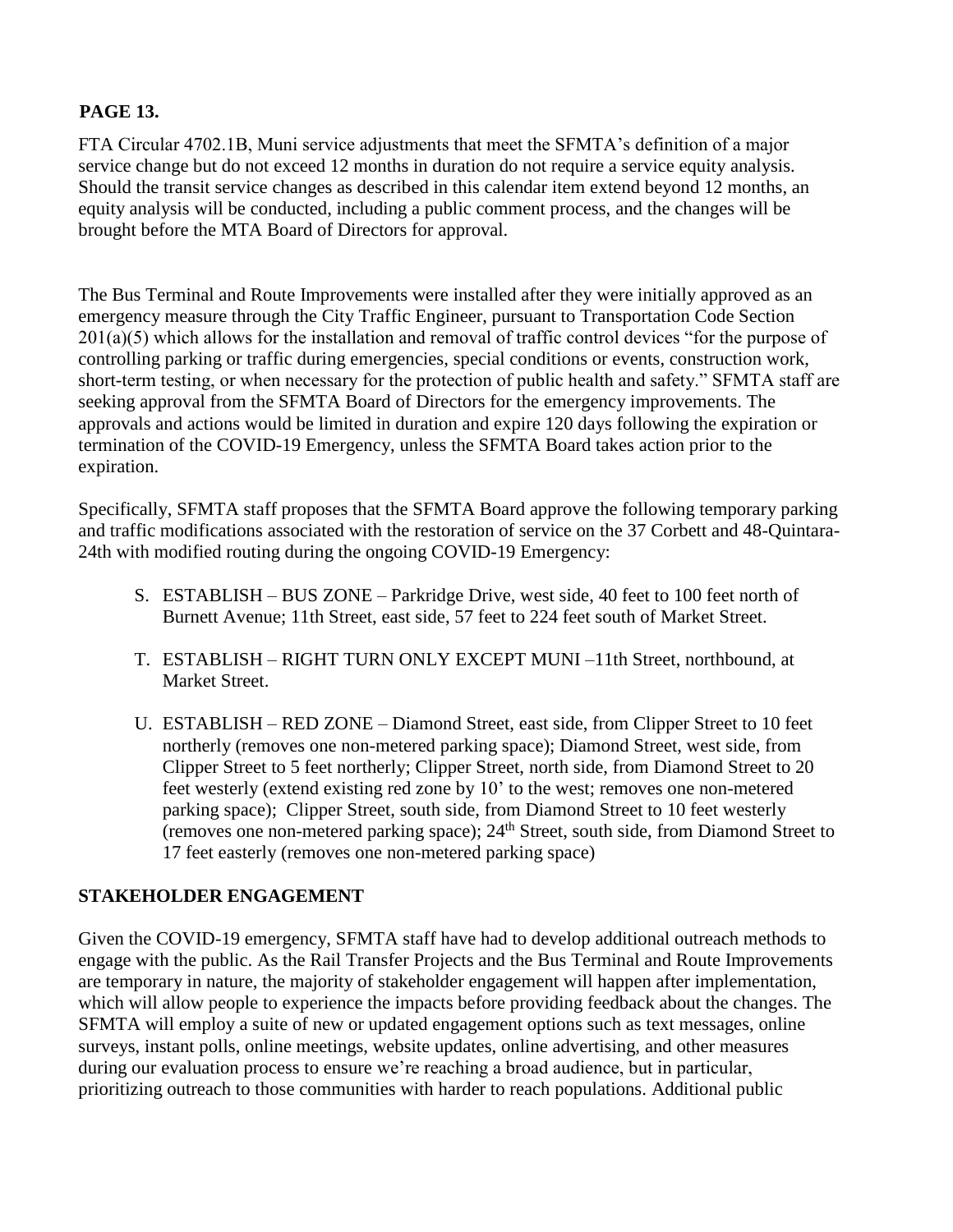## **PAGE 14.**

outreach and engagement will continue to inform the community about the temporary measures, as well as involve them in the evaluation of these measures to ensure that they align with San Francisco's economic recovery and policy values. The process will include multilingual communications, such as notices at bus stops, as well as social media posts, continued engagement with neighborhood groups, a public perception survey, and a dedicated project email address and phone number to facilitate additional stakeholder engagement.

#### **Initial Stakeholder Engagement:**

The following initial stakeholder engagement strategies were implemented for the Rail Transfer Projects:

 **Virtual meetings and hearings:** Both projects conducted separate Virtual Meeting/Public Hearings. The meeting format included a staff presentation and the opportunity for members of the public to provide feedback via phone or in writing. In addition, project teams presented at several other meetings as summarized in Table 1 below.

| Group                                                    | Date(s)       | <b>J</b> Church | <b>West Portal</b> |
|----------------------------------------------------------|---------------|-----------------|--------------------|
| <b>Senior Disability Action</b>                          | 7/10/2020     | X               | X                  |
| Muni Accessibility Advisory Committee                    | 7/16/2020     | X               | X                  |
| <b>San Francisco Transit Riders</b>                      | 7/10/2020     | $\mathbf{X}$    | X                  |
| <b>West Portal Merchants</b>                             | 6/18/2020     |                 | X                  |
| West Portal Merchants/Greater West Portal                | 7/2/2020      |                 | X                  |
| Neighborhood Association Joint Meeting                   |               |                 |                    |
| West Portal Virtual Meeting/Public Hearing               | $7/18/2020 +$ |                 | X                  |
| (Note there were two meetings because a technology issue | 7/31 2020     |                 |                    |
| on 7/18 prevented Public Comment from happening)         |               |                 |                    |
| Mission Dolores Neighborhood Association                 | 7/20/2020     | X               |                    |
| Duboce Triangle Neighborhood Assocation                  | 7/20/2020     | X               |                    |
| <b>Castro Community Benefits District</b>                | 7/20/2020     | X               |                    |
| <b>Castro Merchants Association</b>                      | $7/20/2020 +$ | X               |                    |
|                                                          | 8/6/2020      |                 |                    |
| <b>Church Street Public Hearing</b>                      | 7/25/2020     | X               |                    |
| <b>SF Bike Coalition</b>                                 | 8/3/2020      |                 | X                  |
| <b>SFMTA Citizens Advisory Council</b>                   | 7/9/2020      | X               | X                  |
| <b>SFMTA Citizens Advisory Council</b>                   | 8/26/2020     | X               | X                  |
| Engineering, Maintenance, & Safety                       |               |                 |                    |
| Committee                                                |               |                 |                    |

#### **Table 1: Rail Transfer Project Meetings**

- **Public Hearing Notices** were posted, in multiple languages, on sign-posts in the vicinity of the proposed parking and traffic changes, announcing opportunities to provide input at the Virtual Meetings/Public Hearings and at today's SFMTA Board meeting.
- **Email lists** were created for both projects and a series of emails were sent to announce the project proposals and Public Hearing dates.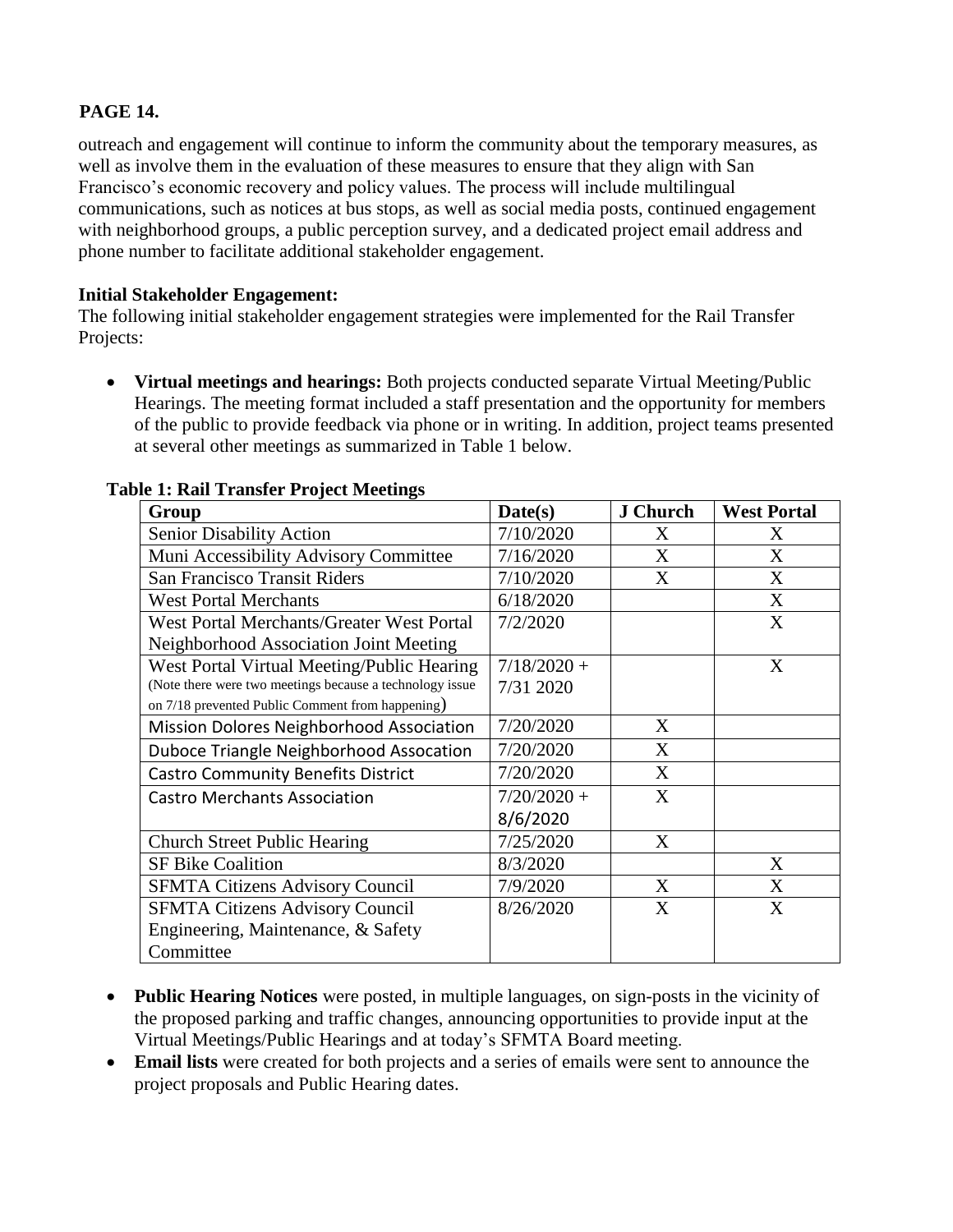# **PAGE 15.**

- **Websites** were created for both projects with multilingual content [\(SFMTA.com/JTransferProject](http://www.sfmta.com/JTransferProject) and [SFMTA.com/LKTransferProject\)](http://www.sfmta.com/LKTransferProject).
- **Direct stakeholder outreach**: additional direct coordination with relevant stakeholders was conducted for each project including reaching out to the West Portal Library, West Portal Elementary School, and all businesses and institutions on the affected blocks of Church Street.
- **Supervisor outreach**: the project team met with Supervisor Norman Yee's, Supervisor Gordon Mar's and Supervisor Rafael Mandelman's offices on multiple occasions to discuss the project proposals and gather input on the approach to reaching stakeholders.
- **Interagency coordination:** both projects were vetted and informed by consultation with partner agencies via the Emergency Operations Center.
- **Direct mail:** Both projects sent direct mail in multiple languages to properties within close proximity to the changes prior to implementation.

## **J Church Transfer Improvements Project Areas of Feedback:**

Pursuant to extensive outreach efforts to stakeholders in the immediate area, the project team received a range of feedback relating to both the parking and traffic changes associated with the J Church Transfer Improvements Project and with the impacts of the rail service plan itself.

Most feedback specific to the parking and traffic changes was gathered through direct outreach to businesses on the corridor and related to the proposed vehicle and parking restrictions on Church Street between 15<sup>th</sup> and Market streets. SFMTA staff contacted every business on this corridor, as well as several property owners, residents, and community organizations. In general, businesses expressed an understanding of the need for safety and accessibility improvements, but many brought up specific concerns about business access and loading. While commercial loading will be maintained, restaurants and cafes have expressed a concern about accommodating customers and delivery services that need to make short trips. Staff have worked to identify nearby short-term parking spaces on the nearest available corners to this block to allow for these quick drop-off and pick-up trips. The SFMTA will continue to closely monitor how deliveries and access are working for businesses and make adjustments as needed.

During our outreach, residents and businesses on this block also expressed general concerns about parking loss and traffic impacts as a result of the project. As a result, staff will be evaluating whether Church Street could be reopened to general traffic in the northbound direction in phase 2 of the project, once the boarding island just south of Market Street is no longer being used as the first outbound stop in addition to serving as an inbound stop. The SFMTA will closely monitor passenger loads during the initial weeks of phase 2 to determine if the northbound direction can be reopened to general vehicle traffic. SFMTA staff will also evaluate demand for outdoor dining space in the curb lane when considering whether to reopen the street to northbound traffic.

When project staff reached out to the Safeway grocery store on Church Street between Market Street and Duboce Avenue, their representatives expressed a concern about a proposed left turn restriction into their driveway on Church Street as part of phase 2 of the project. The SFMTA spoke extensively with Safeway about designing a solution that would work for both transit and commercial needs.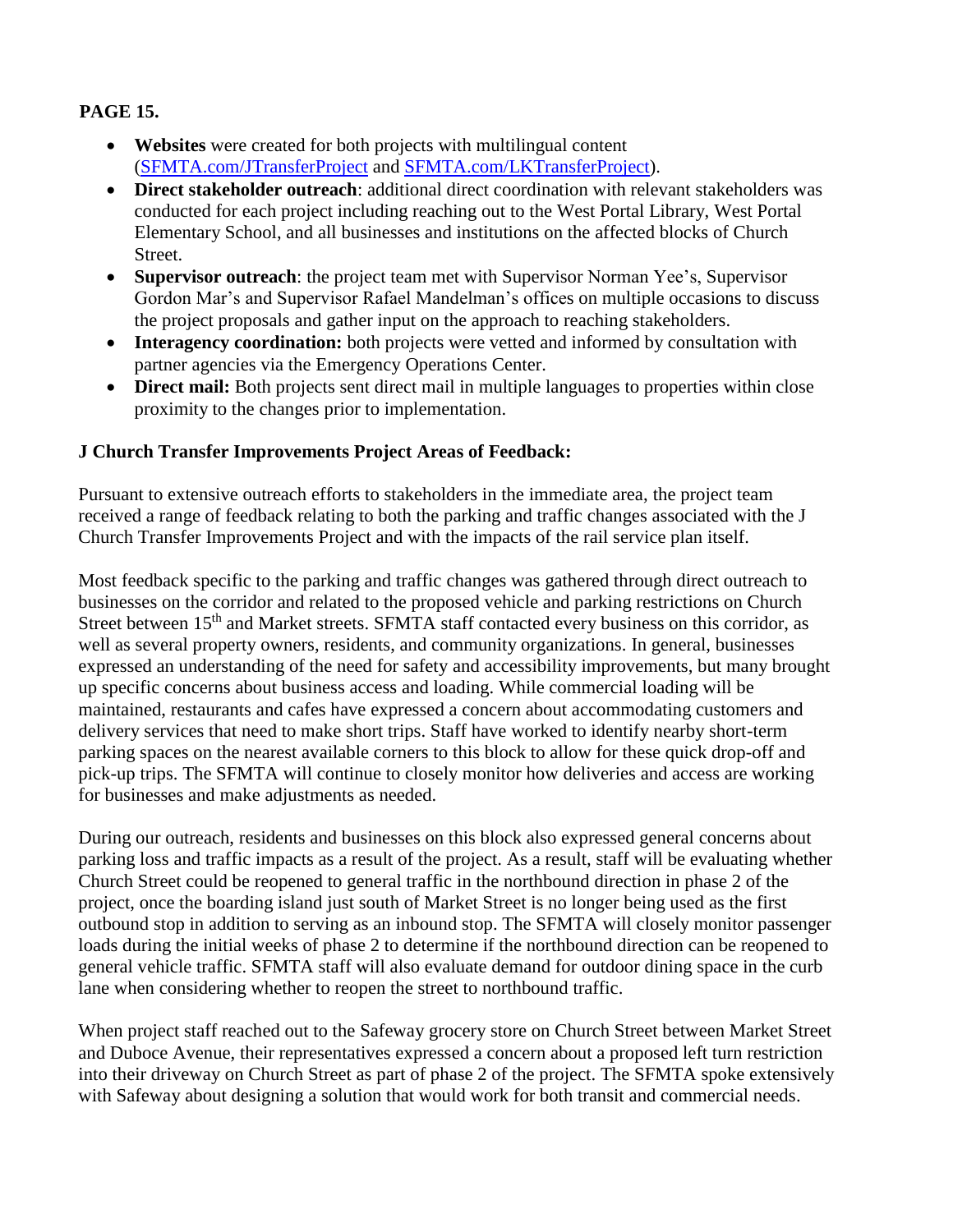## **PAGE 16.**

After further review with engineering and transit operations staff, the project team determined that the left turn could be retained with close monitoring during phase 2.

Several businesses also expressed an interest in establishing outdoor dining on Church Street through the Shared Space program. Staff have worked with these merchants to identify opportunities for outdoor dining that take advantage of the additional pedestrian space that the transfer improvements project created.

Through our public meeting, website and other outreach efforts, the project team also received feedback related to the accessibility and convenience impacts of removing the J Church from the subway. Most stakeholders were supportive and understanding of the potential to address chronic subway congestion and reliability on the J Church by removing the J Church from the subway. However, several stakeholders expressed concern about the need to transfer between the J Church and the subway, particularly for people with disabilities. The project team has worked to incorporate as much of this feedback as possible into the project design, and to provide multiple, redundant transfer options for J Church customers who are traveling downtown. In phase 2, customers will have the option of transferring to the N Judah at Church and Duboce using a new, temporary wheelchairaccessible ramp. This will serve as a backup option in the event the station elevator is out of order at Church Street Station, and will provide a shorter transfer distance that does not require crossing a major street. Staff are continuing to closely monitor the transfer area and are working closely with accessibility stakeholders to ensure phase 2 of the project and any future improvements provide additional improvements for people with disabilities.

## **West Portal LK Transfer Project Areas of Feedback:**

In general, feedback specific to the parking and traffic changes was limited. Most questions and comments pertained to the overall changes to the rail service plan, with many stakeholders supportive and understanding of the potential to address chronic subway congestion, some unhappy about the new transfer some Muni rail trips would require, and other specific questions about the service plan that staff addressed.

One area of discussion related to how activity during transfers would be managed, both in terms of number of passengers that will be making connections in this area, and on impacts to car traffic when LK trains are stopped on Ulloa Street. During initial implementation, Muni Ambassadors and Parking Control Officers were stationed in the vicinity to help direct traffic. SFMTA staff continue to monitor the area and will make additional modifications as warranted.

Another area of feedback had to do with the relationship between the LK Transfer Project and the L Taraval Improvement Project, which has motorized L Taraval service west of 32nd Avenue/Sunset Boulevard. Due to concerns raised regarding the need for some riders to need to transfer twice (from the L Bus to the LK Taraval-Ingleside rail line and then again to the S Shuttle or TM Third-Ocean View), SFMTA modified the L Bus route to provide express service all the way to West Portal Station instead of terminating at 32<sup>nd</sup> Avenue/Sunset Boulevard as previously planned.

Other questions and comments included:

• a request for a shelter at the re-located 48 bus stop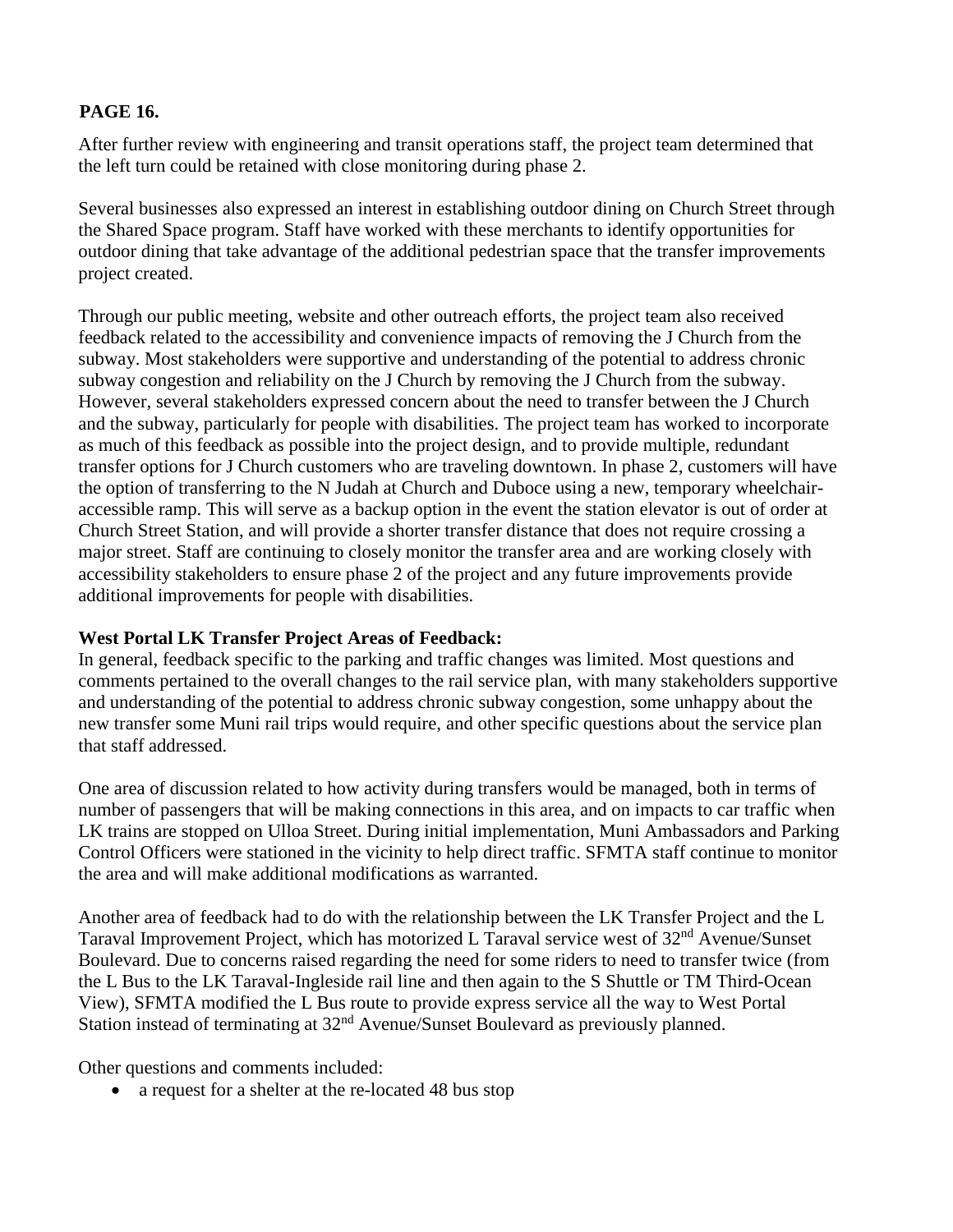# **PAGE 17.**

- a question regarding the procedural steps of noticing and conducting the Public Hearing
- a comment that once a temporary accessible stop is provided it cannot be removed if an ablebodied stop is maintained in that location.

## **Bus Terminal and Route Improvements Stakeholder Engagement:**

**37 Corbett:** Since the shelter in place order and subsequent reduction of lines to Muni's Core Service Network, customers in the Twin Peaks and Upper Market areas have consistently highlighted the lack of service due to the suspension of the F streetcar line and lines such as the 37 Corbett that travel to hilly neighborhoods. In response, the SFMTA Service Planning team has implemented a temporary, modified 37 Corbett route to 11th and Market streets. The newly modified route covers the 37 Corbett's pre-COVID-19 route between Castro and Twin Peaks and provides local service on Market between Castro and Van Ness Stations. The segment of the 37 between Church and Haight streets will continue to be suspended.

**48 Quintara-24th St:** Since April 2020, when routes were drastically reduced in response to the COVID-19 pandemic, customers have shared with SFMTA staff through various channels the need for the return of the 48 Quintara-24<sup>th</sup> to connect them to essential businesses. As part of the August service changes, the return of the 48 Quintara-24<sup>th</sup> St as a modified route helped provide the east-west transit connection from 3rd Street through the Mission District to a key transfer point at West Portal. This segment carries the highest proportion of riders on the 48 line. In addition, the new route alignment in Noe Valley with the 48 route traveling on Clipper, Diamond, and 24th in both directions helps simplify the 48 line to help improve reliability and safety for customers and operators.

Due to faster than normal implementation timelines, robust stakeholder engagement on parking and traffic changes was limited, but feedback from the public was shared with SFMTA staff through the following events:

- **Direct stakeholder outreach:** SFMTA Service Planning staff provided project information as requested to Board of Supervisors' constituent inquiries regarding parking and traffic changes related to the 37 Corbett and 48 Quintara-24th St lines.
- **SFMTA Blog Post on Bus Service Changes:** First blog on bus and rail service changes posted on July 20, 2020, introducing return of 37 and 48 lines as modified service.
- **Social Media and SF311 Complaints** since April 2020:
	- o 23 Passenger Service Requests submitted to SF311 requesting return of 37 line.
	- o 25 Passenger Service Requests submitted to SF311 requesting return of 48 line.
	- o Customer posts on SFMTA Blog website and on SFMTA Twitter account inquiring about return of 37 and 48 lines.
- **Board of Supervisors outreach:** 
	- o The SFMTA Transit Planning Manager and Government Affairs staff met with Supervisor Rafael Mandelman's office on multiple occasions to discuss the return of the 37 Corbett and 48 Quintara-24<sup>th</sup> St lines. Parking removal associated with daylighting for pedestrian safety and bus turn movements was shared with the Supervisor's office.
	- o The SFMTA Transit Planning Manager and West Portal project staff met with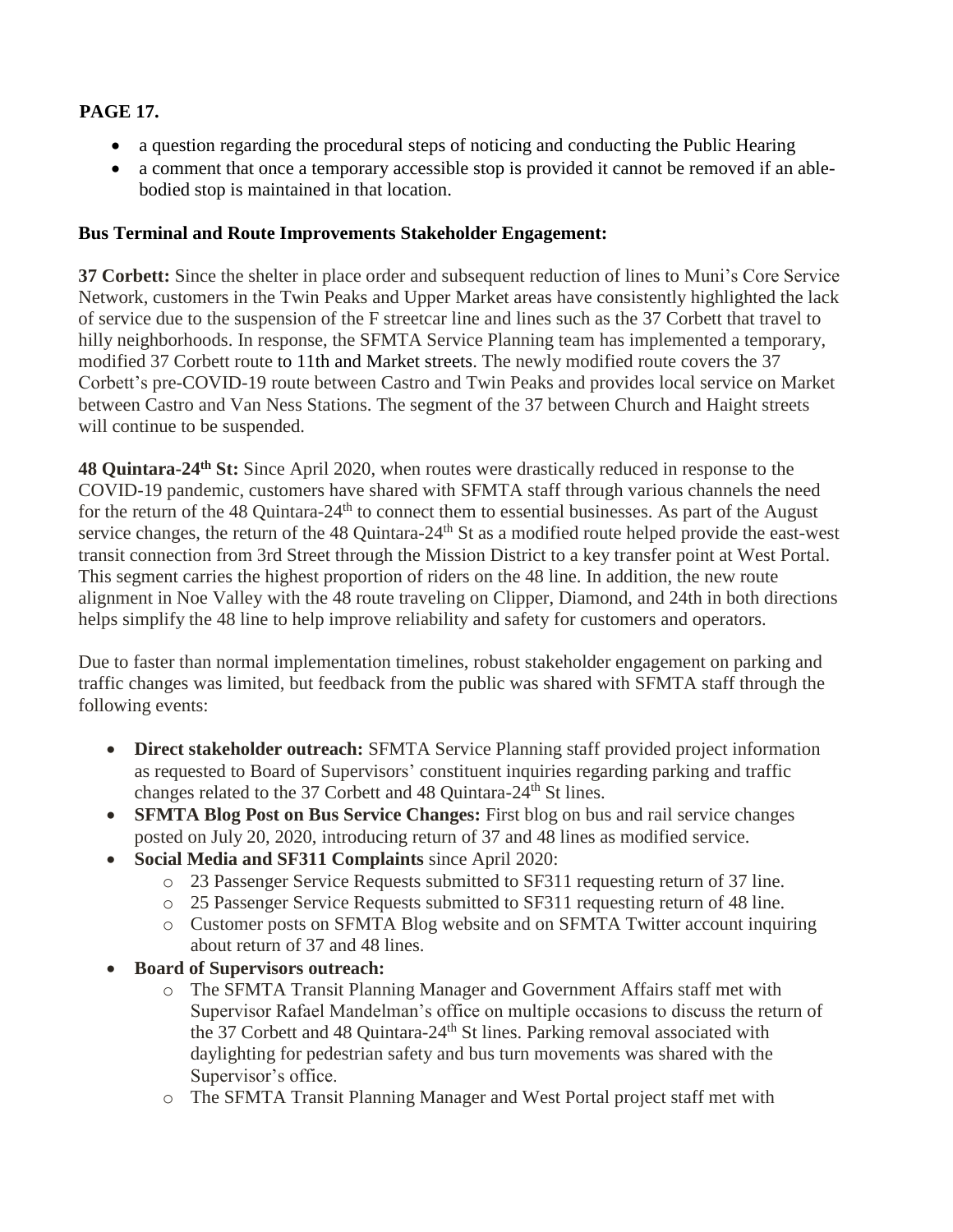## **PAGE 18.**

Supervisor Norman Yee's office to share plans for the West Portal Muni operations, specifically the LK Taraval-Ingleside,  $48$  Quintara- $24<sup>th</sup>$  St, and L Bus construction shuttle lines. Parking removal associated with 48 line bus terminal and operations safety was shared with Supervisor's office.

- **Muni Operator outreach** conducted to solicit feedback from internal Muni operations staff to ensure safe and efficient operations.
	- o 37 Corbett: Route test conducted on July 13, 2020. Parking changes proposed are related to ensuring enough room at intersection corners for bus turning movements and space for bus zones at the new terminal on  $11<sup>th</sup>$  and Market streets.
	- $\circ$  48 Quintara-24<sup>th</sup>: Route test conducted on July 8, 2020 to evaluate new simplified routing via 24th St to Diamond and Clipper streets compared to the previous route near Grandview and Douglass which required a number of turns. Route test also conducted on July 31, 2020 to evaluate rail and bus operations at West Portal. Parking removal was implemented to provide adequate space for a terminal location that works with the new accessible stop being built for the inbound LRV transfer stop at Ulloa Street and West Portal Avenue.

## **ALTERNATIVES CONSIDERED**

An alternative to implementing the Rail Transfer Projects is to not implement them. However, implementation of these projects is essential to restoring rail service via the new temporary rail service plan, which will address pre-COVID passenger crowding issue. Without restoring rail service, SFMTA would need to continue using buses to provide substitute service on rail service and would be unable to provide the additional bus service planned as part of the Muni Core Service Plan.

#### **West Portal LK Transfer Project: Alternatives Considered**

For the West Portal LK Transfer Project, SFMTA staff also considered implementing the new accessible ramps on West Portal Avenue instead of on Ulloa Street but this location would be less preferable for rail operations and would require more on-street parking removal.

#### **J Church Transfer Improvements Project: Alternatives Considered**

For the J Church Transfer Improvements Project, SFMTA staff considered keeping the transfer south of Market Street throughout the COVID-19 emergency, without a second phase where the J Church is extended north to Duboce Avenue. However, without a stop at Duboce Avenue, in the event that the station elevator is out of service at Church Street Station, customers who require a fully accessible transfer from the J Church to downtown-bound Muni Metro service would not have one available in the immediate vicinity. By extending the J Church to Duboce Avenue, customers will have an additional accessible transfer option. This will also benefit able-bodied customers, who will have to option of boarding any outbound train from downtown, including the N Judah, and transferring to the J Church with a seamless transfer. Extending the J Church to Duboce Avenue will also support the creation of a new outbound boarding area on Church Street just south of Market Street, which will create a more direct transfer between Church Street Station and the J Church traveling outbound.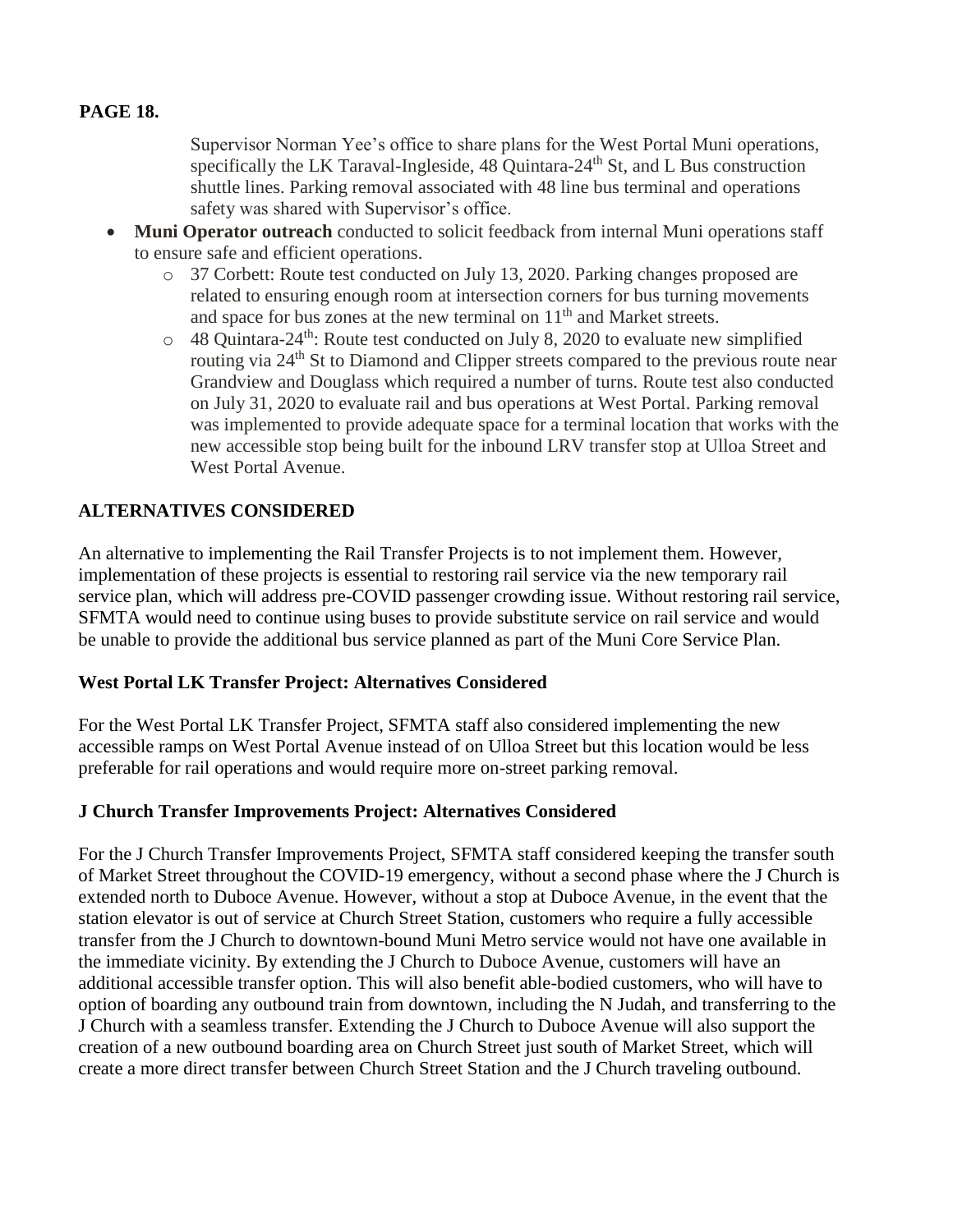## **PAGE 19.**

Staff also considered implementing the new J Church route without any transfer area improvements. However, this would not have met the project's accessibility and safety objectives; this would not provide additional accessible loading options and a large volume of customers would have to use a boarding island with limited space to get on and off the train, which would make it impossible for people to maintain physical distancing. In addition, these additional pedestrian safety measures are necessary to provide a safe environment for the large volumes of J Church customers that are now transferring between the J Church and the Church Street Station.

## **Bus Terminal and Route Improvements: Alternatives Considered**

Alternatives considered including running the full length route of the 37 Corbett and 48 Quintara- $24<sup>th</sup>$ . However, this would not be possible without taking buses from other routes that need them to provide adequate frequency to maintain physical distancing.

## **FUNDING IMPACT**

The Rail Transfer Projects implementation costs are approximately \$300,000 and will use Transit Reliability Spot Improvement funds. Staff time spent planning and designing these projects will be seeking Federal Emergency Management Agency (FEMA) 75% reimbursement as it responds to and facilitates the City's COVID-19 response during the pandemic.

## **ENVIRONMENTAL REVIEW**

The Rail Transfer Projects and Bus Terminal and Route Improvements are subject to the California Environmental Quality Act (CEQA). CEQA provides a statutory exemption from environmental review for emergency projects pursuant to Public Resources Code Section 21080(b)(4) and Title 14 of the California Code of Regulations Section 15269 and for specified mass transit projects pursuant to Public Resources Code Section 21080(b)(10) and Title 14 of the California Code of Regulations Section 15275.

The Planning Department determined, on August 12, 2020, that the rail transfer changes (Case Number 2020-007183ENV) and, on August 14, 2020, that the bus terminal and route improvement changes (Case Number 2020-007286ENV) are statutorily exempt from CEQA pursuant to Public Resources Code Section 21080(b)(4) and Title 14 of the California Code of Regulations Section 15269, and Public Resources Code Section 21080(b)(10) and Title 14 of the California Code of Regulations Section 15275.

Copies of the CEQA determinations are on file with the Secretary to the SFMTA Board of Directors and may be found in the records of the Planning Department at 49 South Van Ness Avenue in San Francisco and is incorporated herein by reference.

# **OTHER APPROVALS RECEIVED OR STILL REQUIRED**

The City Attorney's Office has reviewed this item. No additional approvals are required.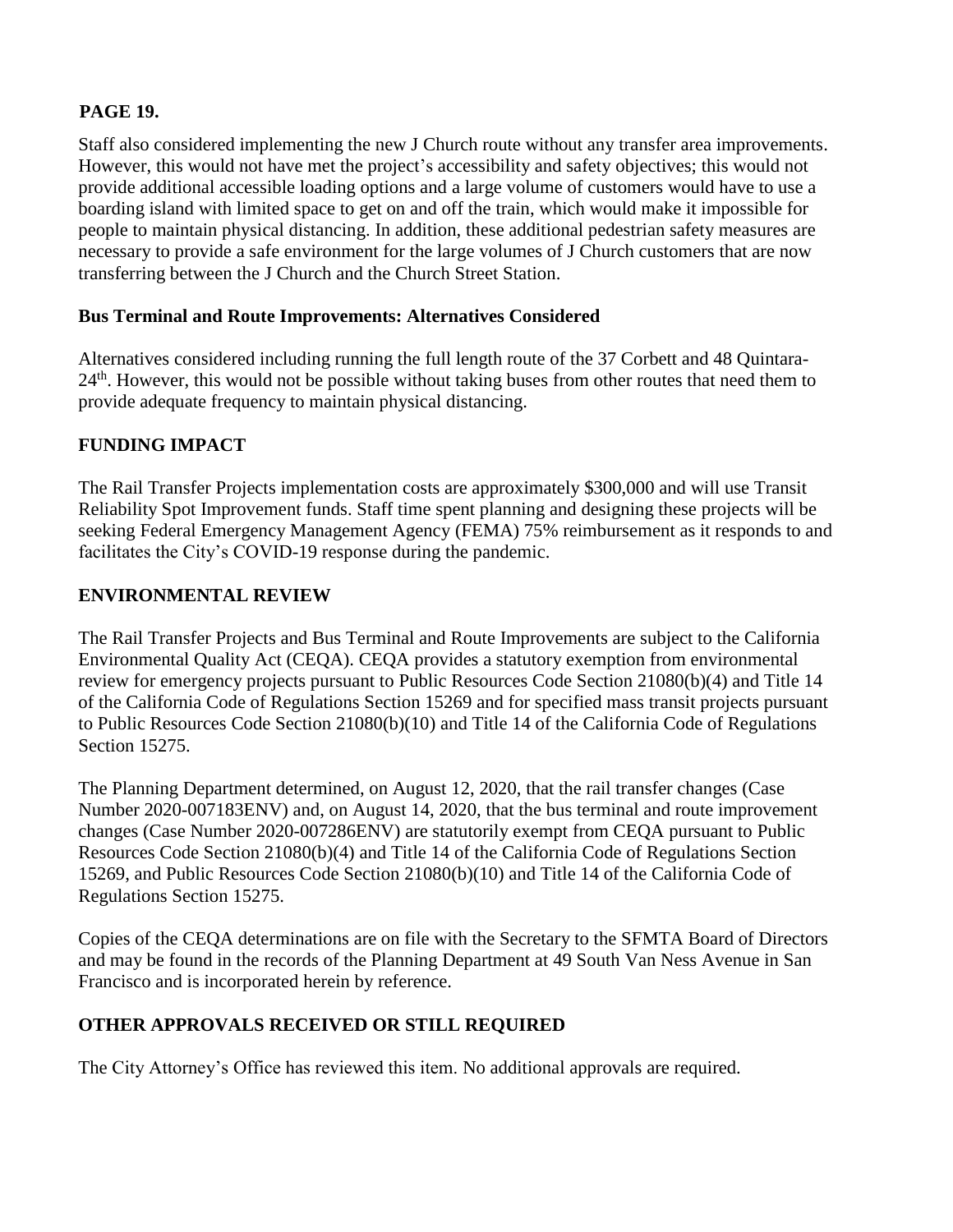## **PAGE 20.**

Certain final SFMTA decisions, whether made by the City Traffic Engineer or the SFMTA Board, can be reviewed by the Board of Supervisors pursuant to Ordinance 127-18. Information about the review process can be found at [http://sfbos.org/sites/default/files/SFMTA\\_Action\\_Review\\_Info\\_Sheet.pdf.](http://sfbos.org/sites/default/files/SFMTA_Action_Review_Info_Sheet.pdf) SFMTA staff have determined that items C, H, I, K, and Q are such final SFMTA decisions.

### **RECOMMENDATION**

SFMTA staff recommends that the SFMTA Board of Directors approve temporary parking and traffic modifications associated with the West Portal LK Transfer Project and the J Church Transfer Improvements Project, as set forth in Items A through U above, to support the restoration of Muni Metro rail service, as well as parking and traffic modifications associated with the reinstatement of the 37 Corbett and 48 Quintara-24th bus routes, during the ongoing COVID-19 Emergency.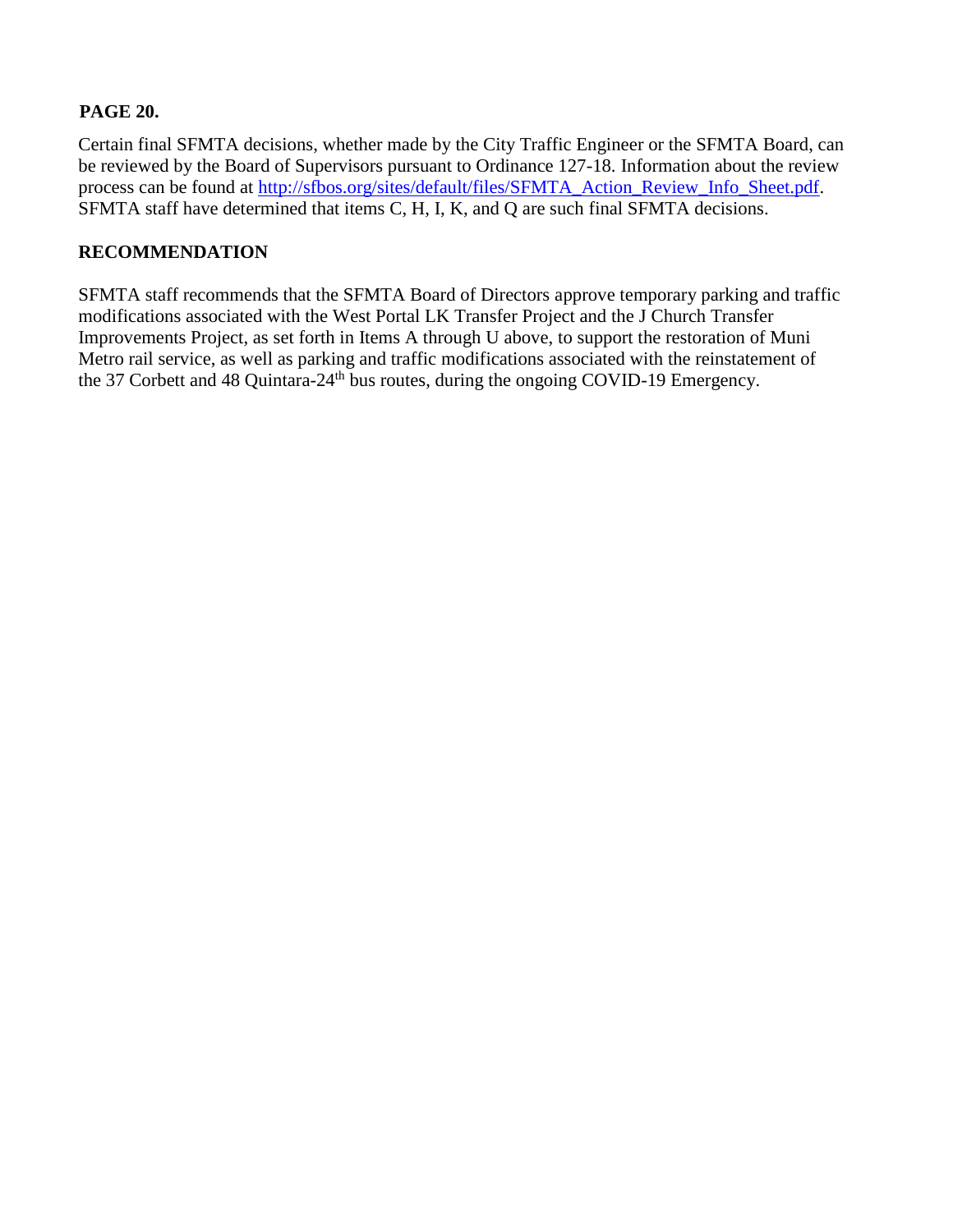#### SAN FRANCISCO MUNICIPAL TRANSPORTATION AGENCY BOARD OF DIRECTORS

#### RESOLUTION No.

WHEREAS, On March 16, 2020, San Francisco's Health Officer issued a Public Health Order in response to the COVID-19 Emergency, requiring that residents shelter in place, with the only exception being for essential needs which significantly impacted San Francisco's transit system and required the San Francisco Municipal Transportation Agency (SFMTA) to reduce transit service, including closing the Muni Metro rail service to minimize risk to front-line staff and the community and redirect custodial resources to other facilities; and,

WHEREAS, To support San Francisco's economic recovery and free up buses that were being using to provide service on rail corridors, SFMTA re-opened Muni Metro service on August 22, 2020 and implemented a new temporary service plan to increase capacity in the subway by readjusting which train lines enter the tunnels; which was forced to shut down starting on August 24, 2020 due to overhead line issues and a COVID incident at the Transportation Management Center (TMC); and

WHEREAS, pursuant to FTA Circular 4702.1B, Muni service adjustments that meet the SFMTA's definition of a major service change but do not exceed 12 months in duration do not require a service equity analysis but should the service changes as described in this calendar item extend beyond 12 months, a service equity analysis will be conducted, including a public comment process, and the changes will be brought before the MTA Board of Directors for approval; and,

WHEREAS, The San Francisco Municipal Transportation Agency is committed to making San Francisco a Transit First city; and,

WHEREAS, Pursuant to California Vehicle Code sections 21101(e), local authorities can temporarily close a street when, in the opinion of local authorities having jurisdiction, the closing is necessary for the safety and protection of persons who are to use that portion of the street during the temporary closing; and,

WHEREAS, Consistent with state law, SFMTA staff have determined that temporarily closing one block of Church Street provides for the safety and protection of transit riders who use the street during the temporary closure due to the large amount of transit riders needing to cross to and from the center track lanes to the J Church trains and the Muni Metro entrances on the west side of the Market/Church intersection, and, further, that the proposed temporary street closure will also substantially improve safety for pedestrians, cyclists, and other people who will also use this portion of Church Street during this period as well; and,

WHEREAS, based on public feedback, the SFMTA implemented minor parking and traffic modifications which allow the return of modified bus service for the 37 Corbett and the 48 Quintara (Bus Terminal and Route Improvements); and,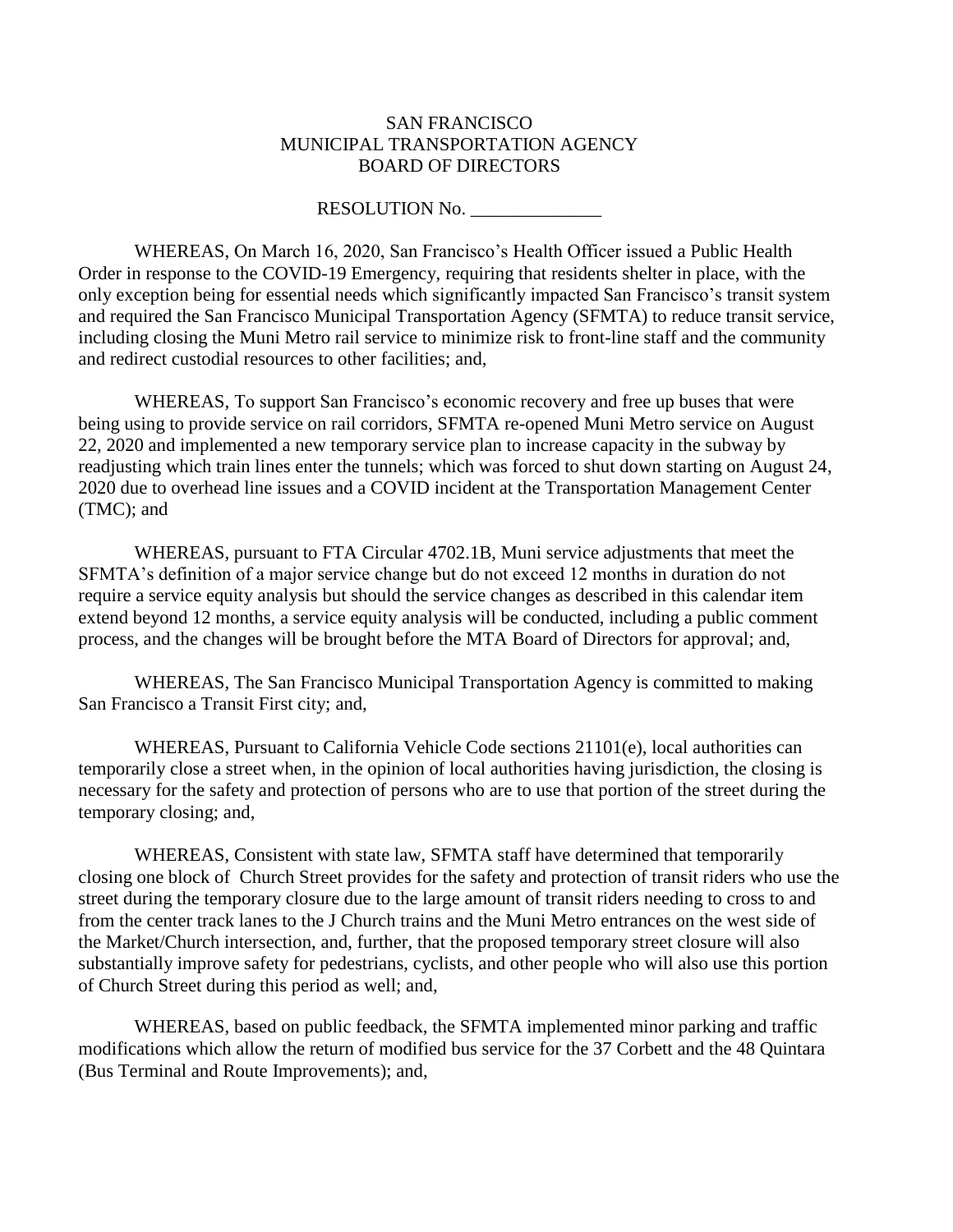WHEREAS, In order to accommodate safe and accessible transfers required by this new temporary service plan, the SFMTA implemented the West Portal LK Transfer Project and Phase One of the J Church Transfer Improvements Project (Rail Transfer Projects) as follows:

- A. ESTABLISH –MUNI, PARATRANSIT, TAXIS, BICYCLES, AND COMMERCIAL VEHICLES ONLY– Church Street, northbound and southbound, from Market Street to 15th Street (local and emergency access to be maintained)
- B. ESTABLISH TOW AWAY NO STOPPING ANY TIME– Church Street, west side, from Market Street to 199 feet southerly
- C. ESTABLISH 30 MINUTE COMMERICAL LOADING AT ALL TIMES– Church Street, east side, from 15th Street to 188 feet northerly; Church Street, west side, from 15th Street to 163 feet northerly
- D. ESTABLISH RIGHT TURN ONLY EXCEPT MUNI, PARATRANSIT, TAXIS, BICYCLES, AND COMMERCIAL VEHICLES– Northbound Church Street at 15th Street; Southbound Church Street at Market Street
- E. ESTABLISH NO RIGHT TURN EXCEPT MUNI, PARATRANSIT, TAXIS, BICYCLES, AND COMMERCIAL VEHICLES– Eastbound Market Street at Church Street; Westbound 15th Street at Church Street
- F. ESTABLISH NO LEFT TURN EXCEPT MUNI, PARATRANSIT, TAXIS, BICYCLES, AND COMMERCIAL VEHICLES– Eastbound 15th Street at Church Street (local access and emergency access to be maintained)
- G. ESTABLISH NO LEFT TURN– Westbound Market Street at Church Street; Southbound Church Street at 15th Street
- H. ESTABLISH GREEN ZONE, 9AM TO 6PM, MONDAY THROUGH SATURDAY– 15th Street, north side, from Church Street to 20 feet westerly; 15th Street, south side, from 10 feet to 30 feet east of Church Street
- I. ESTABLISH– GREEN METERS, 15-MINUTE TIME LIMIT, 9AM TO 6PM, MONDAY THROUGH SATURDAY– Market Street, south side, from 131 feet to 149 feet west of Church Street
- J. ESTABLISH TOW AWAY NO STOPPING ANY TIME– Church Street, west side, from 225 feet to 265 feet north of 14th Street
- K. ESTABLISH COMMERICAL LOADING 8 AM to 11 AM, MONDAY TO SATURDAY– Church Street, west side, from 289 feet to 319 feet north of 14th Street
- L. RESCIND BUS ZONE Ulloa Street, south side, from West Portal Avenue to 75' easterly
- M. ESTABLISH NO STOPPING FIRE LANE–Ulloa Street, south side, from West Portal Avenue to 20' easterly
- N. ESTABLISH WHITE ZONE 7 AM 7 PM, MONDAY THROUGH SATURDAY– Ulloa Street, south side, from 20' to 75' east of West Portal Avenue
- O. ESTABLISH TRANSIT ZONE– Ulloa Street, south side, from West Portal Avenue to Wawona Street; Ulloa Street, north side, from Lenox Way to Wawona Street; Vicente Street, north side, from 21' to 40' west of West Portal Avenue; Ulloa Street, north side, from 10' to 55' west of Wawona Street
- P. ESTABLISH WHITE ZONE– Lenox Way, from 20 to 45' north of Ulloa Avenue
- Q. ESTABLISH GREEN ZONE– Lenox Way, from 45' to 90' north of Ulloa Avenue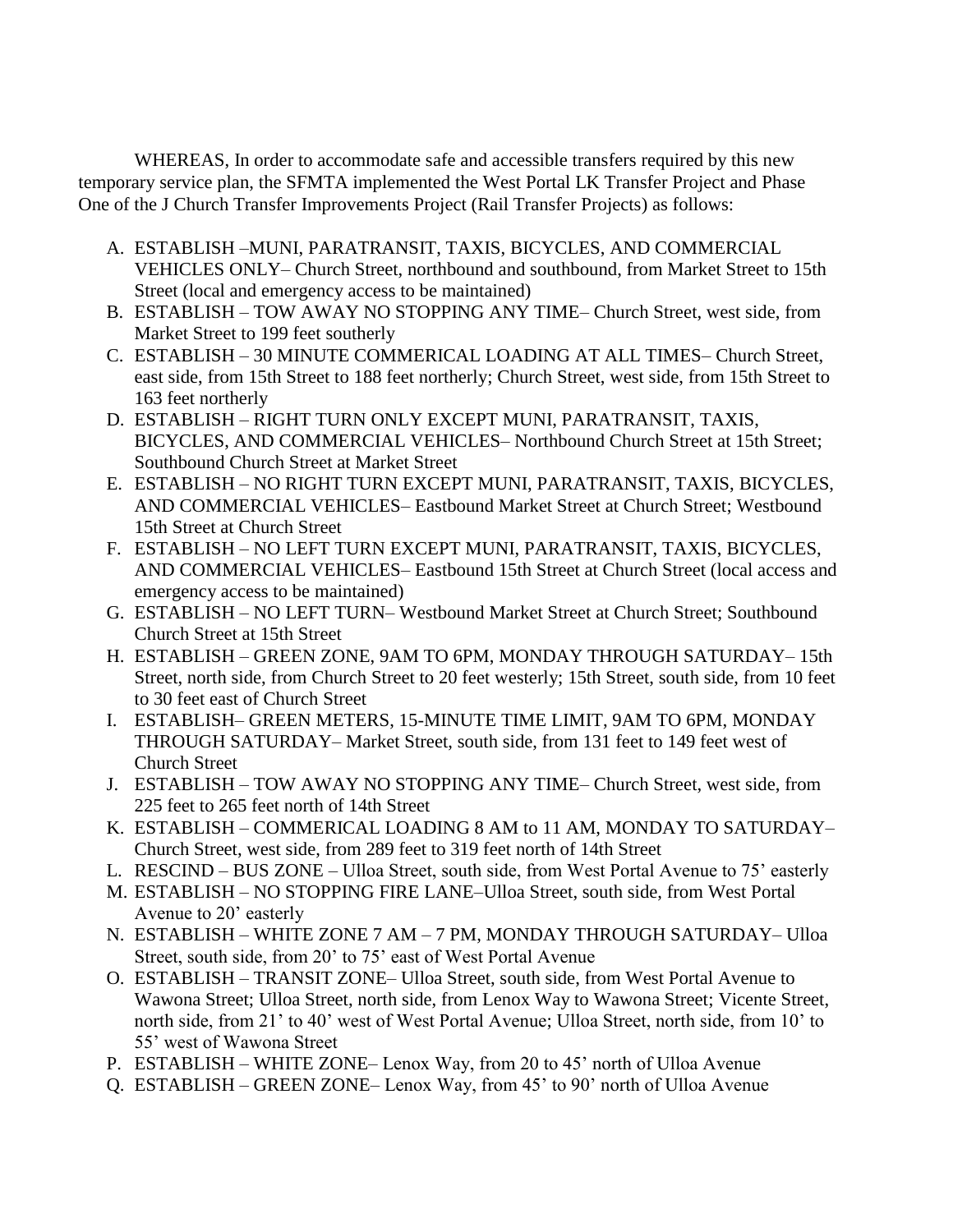- R. ESTABLISH NO LEFT TURN– Lenox Way, southbound at Ulloa Avenue
- S. ESTABLISH -- BUS ZONE– Parkridge Drive, west side, 40 feet to 100 feet north of Burnett Avenue; 11th Street, east side, 57 feet to 224 feet south of Market Street.
- T. ESTABLISH -- RIGHT TURN ONLY EXCEPT MUNI– 11th Street, northbound, at Market Street.
- U. ESTABLISH—RED ZONES– Diamond Street, east side, from Clipper Street to 10 feet northerly; Diamond Street, west side, from Clipper Street to 5 feet northerly; Clipper Street, north side, from Diamond Street to 20 feet westerly; Clipper Street, south side, from Diamond Street to 10 feet westerly; 24<sup>th</sup> Street, south side, from Diamond Street to 17 feet easterly; and,

WHEREAS, The temporary improvements of the Rail Transfer Projects project shall include a thorough and transparent evaluation process to determine the effectiveness of the changes, including soliciting stakeholder feedback, collecting and analyzing safety and performance data, and posting evaluation results on the SFMTA website; and,

WHEREAS, The proposed parking and traffic modifications will be temporary in nature and will expire 120 days after the termination or expiration of the COVID-19 Emergency; and,

WHEREAS, The proposed rail transfer projects and the bus terminal and route improvements are subject to the California Environmental Quality Act (CEQA); CEQA provides a statutory exemption from environmental review for emergency projects pursuant to Public Resources Code Section 21080(b)(4) and Title 14 of the California Code of Regulations Section 15269 and for specified mass transit projects pursuant to Public Resources Code Section 21080(b)(10) and Title 14 of the California Code of Regulations Section 15275; and,

WHEREAS, The Planning Department determined, on August 12, 2020, that the rail transfer projects (Case Number 2020-007183ENV) and, on August 14, 2020, that the bus terminal and route improvement changes (Case Number 2020-007286ENV) are statutorily exempt from CEQA pursuant to Public Resources Code Section 21080(b)(4) and Title 14 of the California Code of Regulations Section 15269, and Public Resources Code Section 21080(b)(10) and Title 14 of the California Code of Regulations Section 15275; and,

WHEREAS, Copies of the CEQA determinations are on file with the Secretary to the SFMTA Board of Directors and may be found in the records of the Planning Department at 49 South Van Ness Avenue in San Francisco, and is incorporated herein by reference; and,

WHEREAS, The public has been notified about the proposed improvements and has been given the opportunity to comment on those improvements through the public hearing process; and,

WHEREAS, Final SFMTA decisions, whether made by the City Traffic Engineer or the SFMTA Board, can be reviewed by the Board of Supervisors pursuant to Ordinance 127-18 and SFMTA staff have determined that items C, H, I, K, and Q are such final SFMTA decisions; and, now, therefore, be it